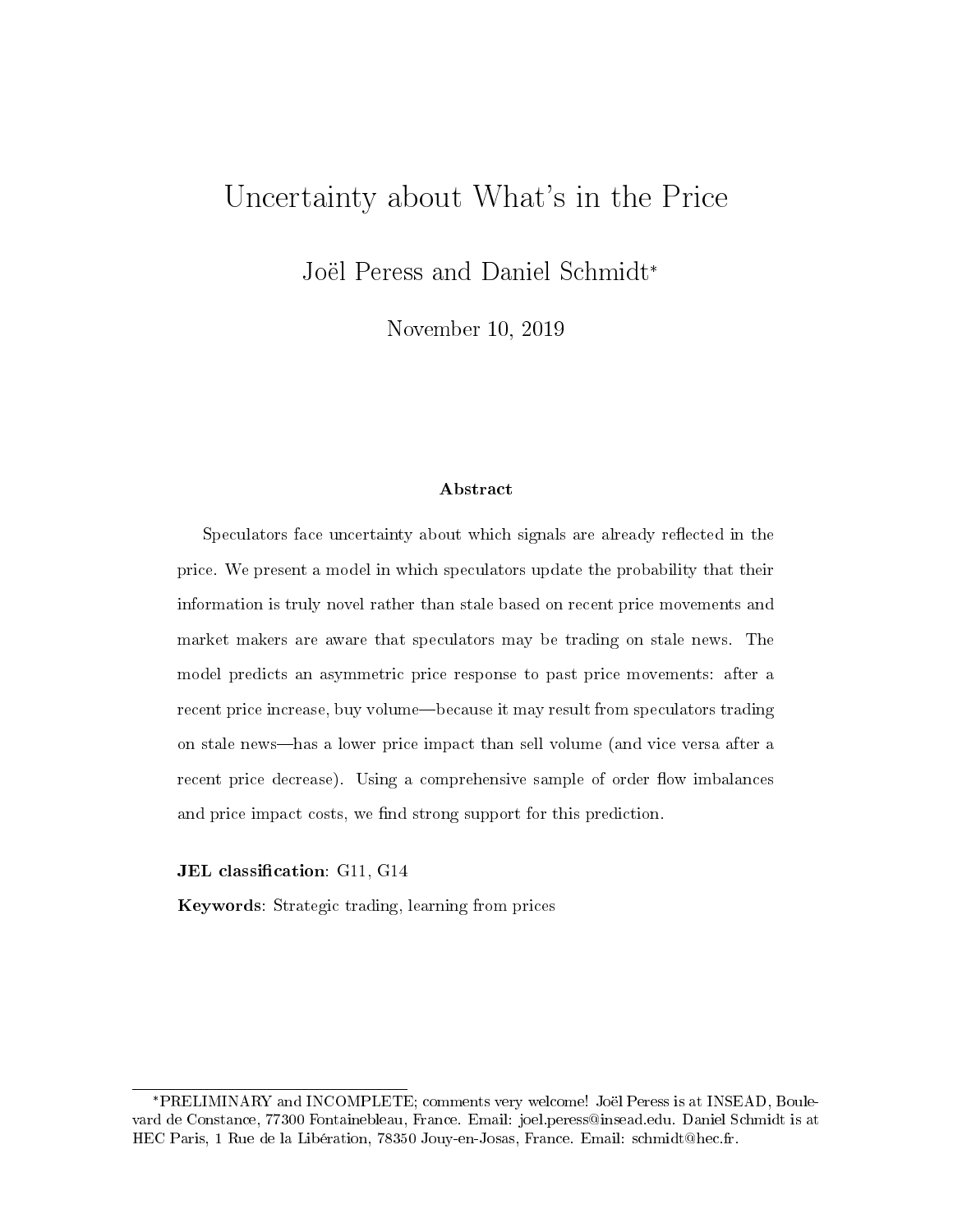## 1 Introduction

Asset prices reflect information. Yet, in a complex world it is seldom clear which information is already reflected in the price and which one is not. While there is a large literature on information asymmetry, informed trading, and learning from prices (e.g., [Grossman,](#page-24-0) [1976;](#page-24-0) [Grossman and Stiglitz,](#page-24-1) [1980;](#page-24-1) [Hellwig,](#page-24-2) [1980;](#page-24-2) [Kyle,](#page-25-0) [1985\)](#page-25-0), this type of uncertainty is rarely captured in existing models. Indeed, almost all of the theoretical literature on this subject relies on an arguably implausible degree of common knowledge about the information structure faced by market participants. For example, it is typically assumed that all market participants know what type of signals, if any, are observed by all other market participants.<sup>[1](#page-1-0)</sup> In practice, however, uncertainty about a stock is multidimensional and may depend on a variety of factors such as consumer demand, competition, takeover opportunities, technological changes, regulation etc. Given this complexity, it appears unrealistic to think that all investors know precisely how many other investors have information about each and every one of these dimensions of uncertainty. In other words, the assumption of complete knowledge of a stock's information environment—although common in the literature—is surely too restrictive.

This paper belongs to a nascent literature attempting to relax this restrictive common knowledge assumption. Prior work in this field has looked at the asset pricing implications of the uncertainty that results when uninformed investors are not sure about the presence of informed investors. In contrast, this paper focuses on the uncertainty faced by informed investors about how informed they really are: do they possess genuinely novel information—on which it would be profitable to trade—or do they possess *stale* information that is already reflected in the price? Such type of uncertainty

<span id="page-1-0"></span><sup>&</sup>lt;sup>1</sup>For instance, in [Grossman and Stiglitz](#page-24-1) [\(1980\)](#page-24-1), investors are assumed to know both the *exact* fraction of informed and uninformed investors as well as what the informed investors are informed about (i.e., the fundamental is  $u = \theta + \epsilon$  and informed investors are assumed to know  $\theta$ ).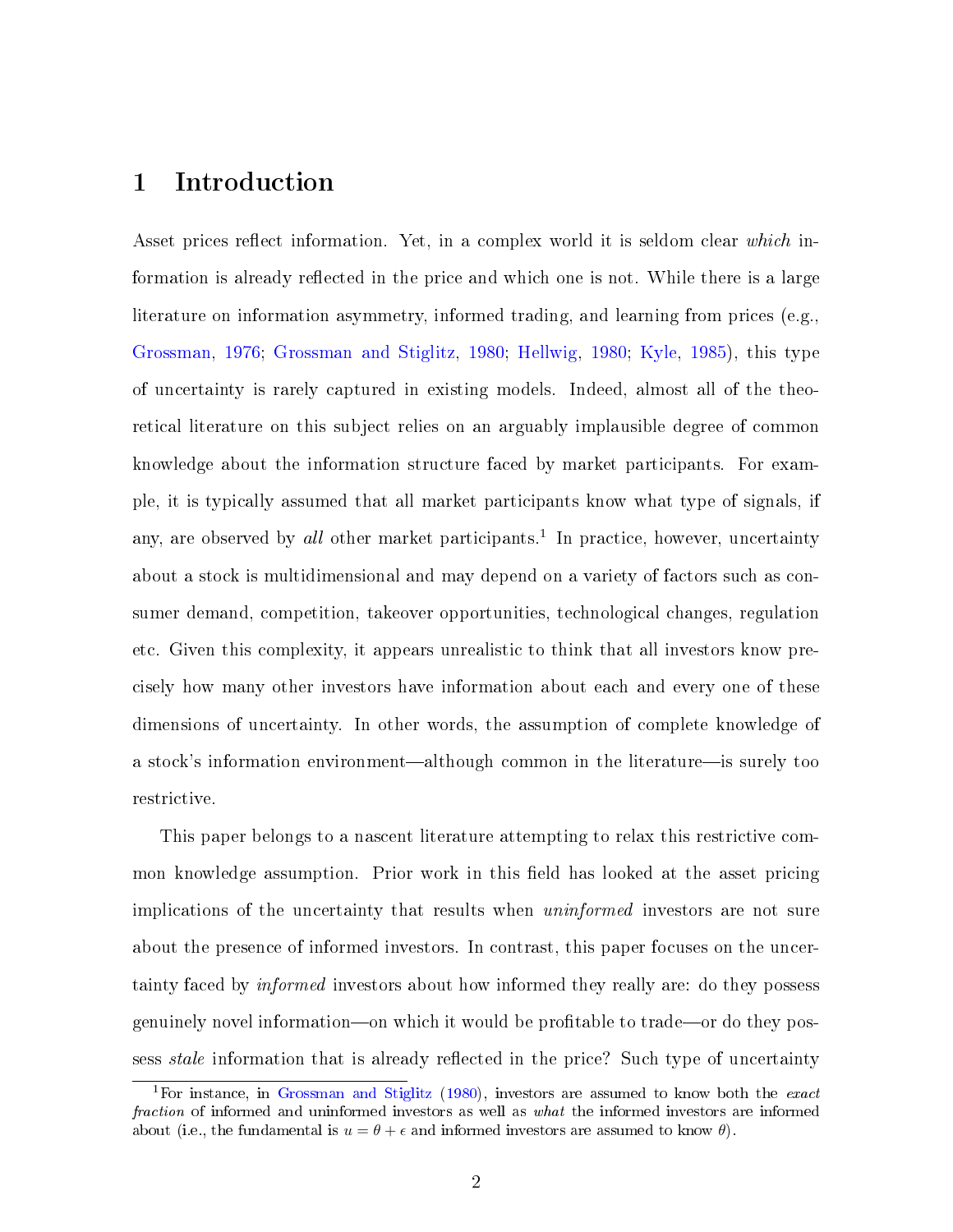should be very common. After all, prices can move for a myriad of reasons and it is difficult, nay impossible for investors to know the precise extent to which a recent price move is driven by this or that piece of information. Hence, when investors contemplate trading on a signal, they will not know how many other investors have traded on this information before them and thus how novel their signal truly is. In this paper, we put forth a parsimonious trading model in which investors face this type of uncertainty and describe the resulting equilibrium implications.

Two key insights emerge from the model. The first insight concerns investors' up-dating and was first pointed out by [Treynor and Ferguson](#page-25-1) [\(1985\)](#page-25-1): investors rely on past price movements to assess the novelty of their trading signals.[2](#page-2-0) To see the intuition for this, consider an investor that has just unearthed positive information about a stock. Not knowing whether this information is already reflected in the price or not, the investor looks at recent price changes for guidance. If the stock has just gone up, it is possible that other investors have learned the same information before him, implying that his information is stale. In contrast, if the stock has gone down, the price movement must be explained by some different information, and so the investor concludes that his information is novel. These considerations lead the investor with positive news to trade more (less) aggressively after recent price downturns (upturns).

The second insight involves market makers' assessment of adverse selection risk and is, to the best of our knowledge, new to the literature: after recent price increases  $(\text{decreases})$ , market makers consider positive (negative) order flow to be less informative. because it could come from investors trading on stale news. Hence our model predicts that equilibrium price functions and trading strategies are asymmetric and depend on prior price movements. We argue that this type of asymmetric dependance only arises when there is uncertainty about what's in the price, making it a unique "footprint" to look for in empirical data. Moreover, we show that, by making investors reluctant to trade, uncertainty about what's in the price reduces stock price informativeness.

<span id="page-2-0"></span><sup>2</sup>[Treynor and Ferguson](#page-25-1) [\(1985\)](#page-25-1) make this point in defense of technical analysis. In their analysis, they take prices as given and do not spell out the equilibrium implications of such behavior.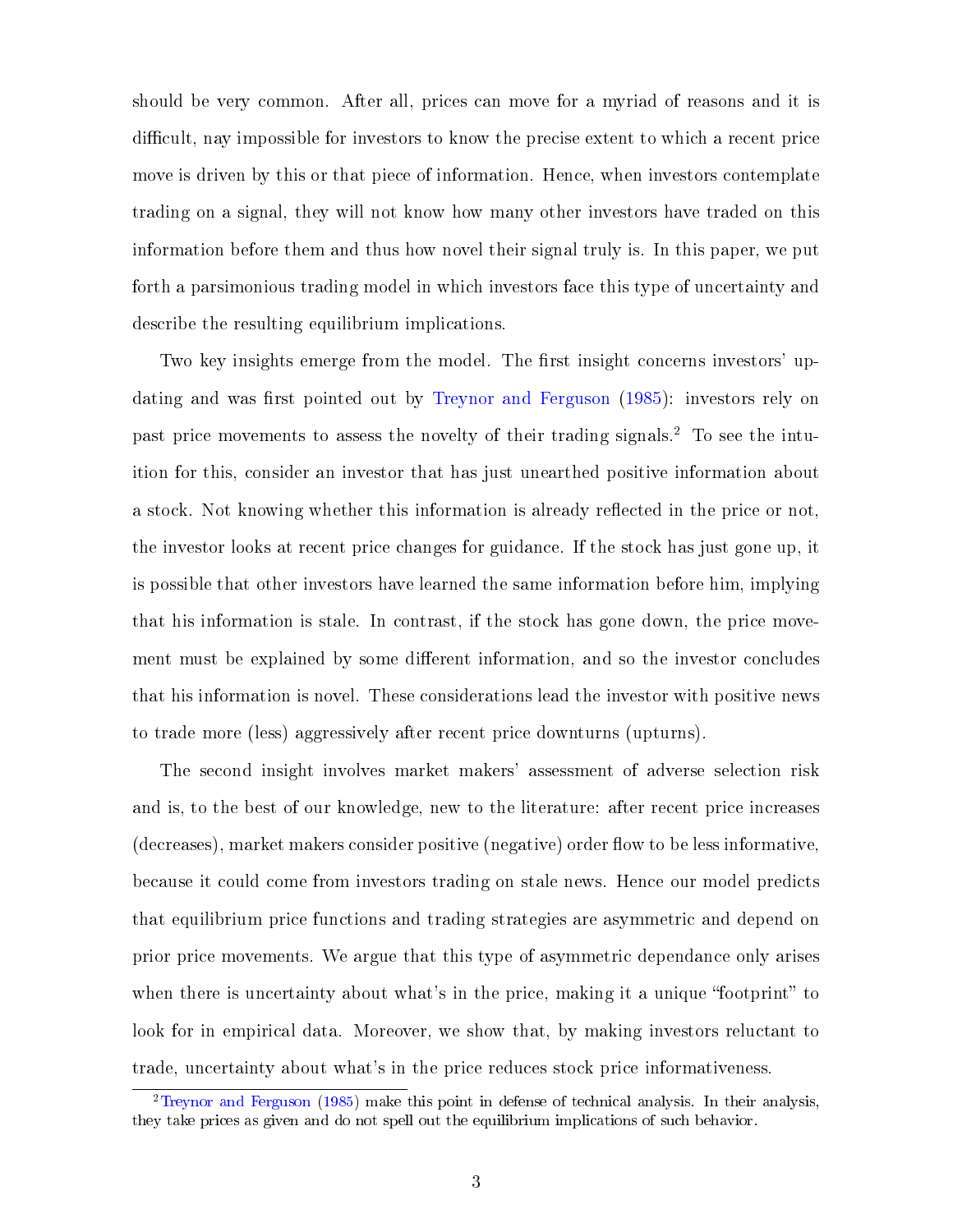The literature to date has focused on two different sources for an asymmetric price impact. The first is dynamic speculation (e.g., [Llorente et al.,](#page-25-2) [2002\)](#page-25-2): when informed investors gradually establish their positions, a string of orders in the same direction signals their presence, prompting market makers to increase price impact. The second is inventory risk (e.g., [Ho and Stoll,](#page-25-3) [1981;](#page-25-3) [Madhavan and Smidt,](#page-25-4) [1993;](#page-25-4) [Hendershott](#page-24-3) [and Menkveld,](#page-24-3) [2014\)](#page-24-3): when market makers are loath to deviate from a given target inventory level, they will require bigger price concessions for accommodating orders that push their inventory further away from target as compared to orders that allow them to move toward the target. In both cases buy (sell) orders that come after buy orders are expected to come with a larger (lower) price impact. Our model makes the exact opposite prediction: buy orders that come after prior buy orders are less informative (since they could come from speculators trading on stale news), implying a lower price impact. In practice, all of these channels are expected to co-exist. It is thus an empirical question whether our prediction regarding uncertainty about what's in the price prevails in the data.

We shed a first light on this question by examining price impact costs in an exhaustive sample of NYSE-traded stocks for the 1993 to 2014 period. Using the [Lee](#page-25-5) [and Ready](#page-25-5) [\(1991\)](#page-25-5) algorithm to infer trade direction, we compute daily measures of trade imbalances from intraday TAQ data. This allows us to compare price impact costs on days with net-buying and net-selling activity as a function of past returns. We find strong evidence for asymmetric price impact costs in a manner consistent with our model. Specifically, we document that on days with net-buying activity price impact costs are negatively related with past returns, while on days with net-selling activity price impact costs are positively related with past returns. Put differently, buys elicit a lower price impact when prior returns were positive, consistent with market makers understanding that investors are potentially buying based on stale news; for the same reason, sells elicit a lower price impact when prior returns were negative. We show that this contrasting pattern is not an artifact of negative return autocorrelations, leaving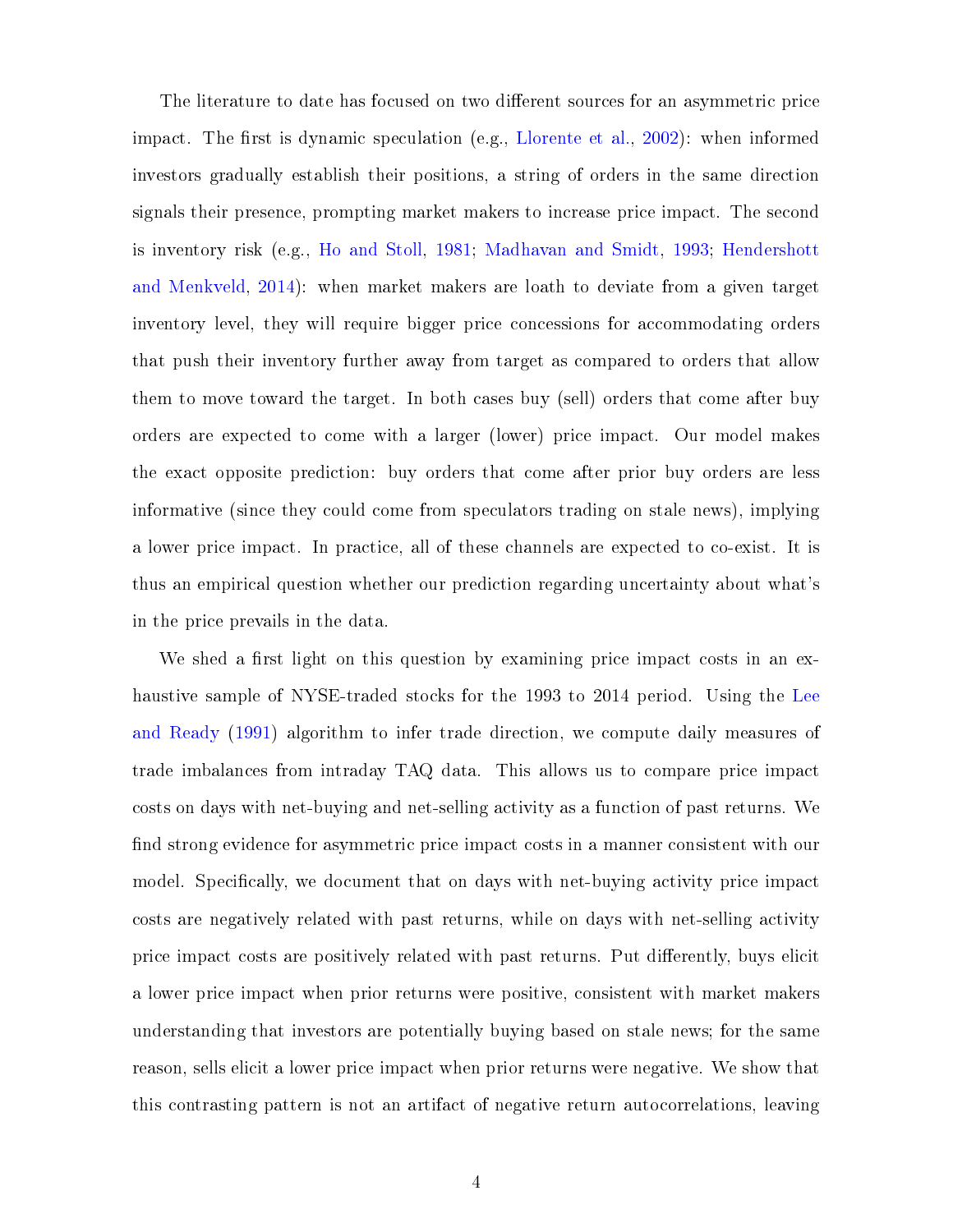our mechanism—uncertainty about what's in the price—as its most likely explanation. Indeed, we are not aware of any other theory that could explain this finding.

Encouraged by these results, we construct a cross-sectional measure of the extent of uncertainty about what's in the price based on the dierence in sensitivities of price impact for buys and sells with respect to past returns. We then relate this measure to the information content of prices around earnings announcements. Following [Weller](#page-25-6)  $(2018)$ , we construct a measure of stock price informativeness—called the price jump ratio—defined as the fraction of the total earnings-related return change that occurs in the immediate aftermath of the announcement date. The higher this measure, the less information has entered stock prices before the announcement, indicating lower price informativeness. In panel regressions with and without controls, we find that heightened uncertainty about what's in the price is consistently associated with a higher jump price ratio and thus with less informative stock prices. This confirms our model prediction that investors concerned about the novelty of their signals trade more cautiously and thereby slow down the information capitalization into stock prices.

We contribute to the literature on informed trading in financial markets. More specifically, our model is related to (but different from) existing models of uncertainty in investors' information environment. [Easley and O'Hara](#page-24-4) [\(1992\)](#page-24-4) present a sequential trade model in which a signal about the fundamental may or may not have been observed by speculators. In the model, market makers update the probability that such an "information event" occurred based on the direction and frequency of incoming orders. More recently, [Banerjee and Green](#page-24-5) [\(2015\)](#page-24-5) solve a dynamic model in which some investors learn about whether other investors are trading on signals or noise. Importantly, the learning investors are themselves uninformed—hence, they cannot use their own signal realization in combination with what is revealed through the price to update on that probability. It is this interplay between an investor's own signal realization and recent price changes that lies at the heart of our model.

The feature that investors update based on past prices is shared with the theoretical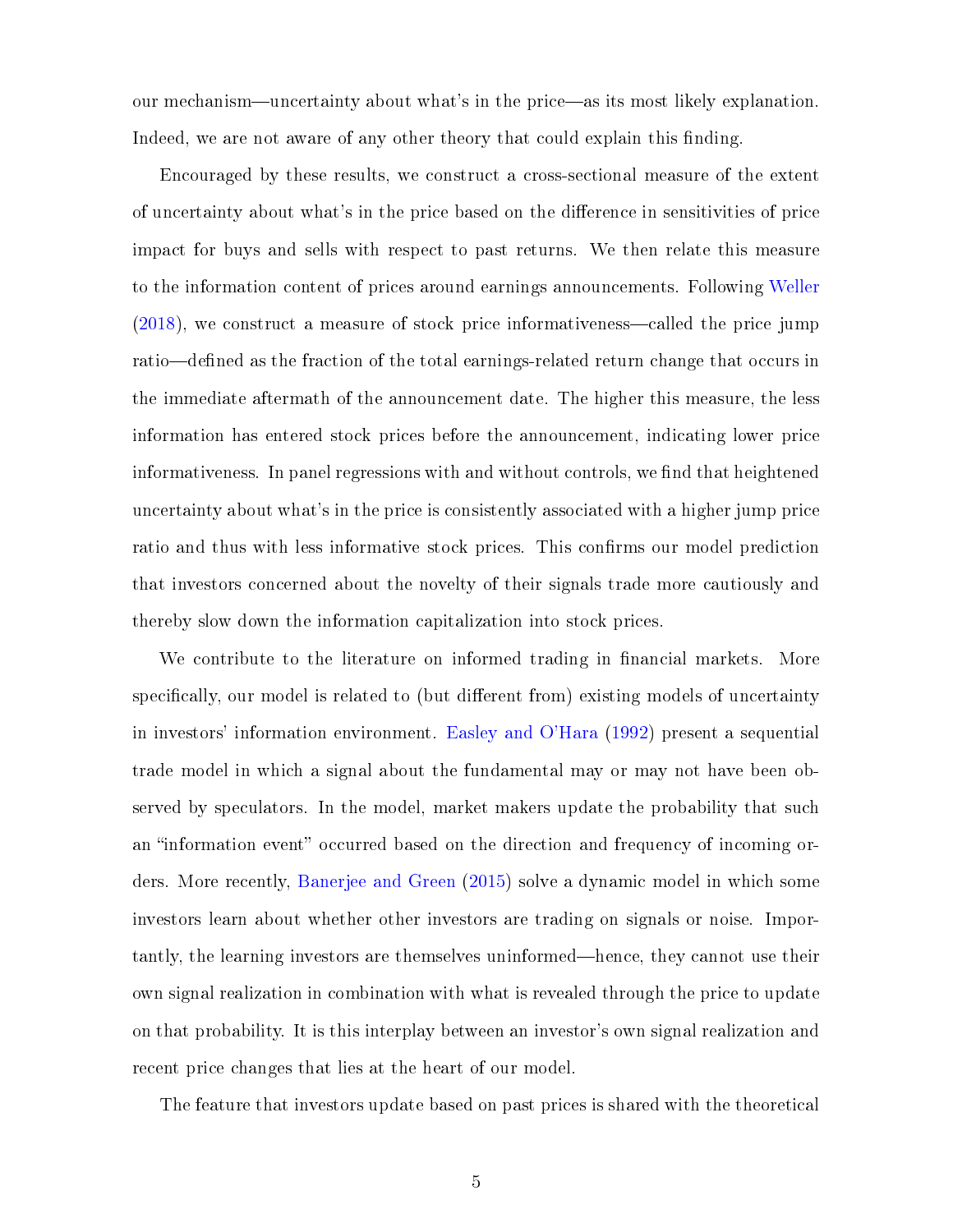literature on "technical analysis" (e.g., [Brown and Jennings,](#page-24-6) [1989;](#page-24-6) [Grundy and McNi](#page-24-7)[chols,](#page-24-7) [1989;](#page-24-7) [Brunnermeier,](#page-24-8) [2005\)](#page-24-8). In these models, past prices are shown to have an independent signal value that is not subsumed by the current price, but the information structure remains common knowledge. Investors are therefore not worried that their signals may be stale; they simply use past prices to try to obtain a better estimate of the signal realizations observed by other investors. In contrast, the nature of learning from past prices is very different in our model: investors use them to update on the probability that others have seen their signal before them (thereby rendering it stale). Because this behavior is anticipated by market makers, prices respond asymmetrically to positive and negative order flow as a function of past price movements. This latter prediction—for which we find strong support in the data—distinguishes our model from other papers with learning from past prices.

Our paper further relates to [Abreu and Brunnermeier](#page-24-9) [\(2002\)](#page-24-9) and [Abreu and Brun](#page-24-10)[nermeier](#page-24-10) [\(2003\)](#page-24-10). In these models, investors need to coordinate their arbitrage activity in order to correct a mispricing about which they become aware sequentially. Importantly, they assume that investors don't know their exact position in this sequence and show that the resulting synchronization risk gives rise to endogenous trading delays. We similarly assume that investors do not know whether they observe a given signal early or late, but instead of studying the coordination problem between investors, we focus on how investors update their beliefs about the extent of their information advantage based on (endogenous) past price movements.

Finally, our paper is related to [Tetlock](#page-25-7) [\(2011\)](#page-25-7), who shows that especially retail investors appear to be trading on stale news reprinted in the media. While his findings are consistent with an irrational overreaction to news, we argue that even sophisticated investors may find it difficult to judge the true value of a privately-acquired signal. We explore the ramifications of this idea in a model that is a entirely rational (apart from the usual assumption about uninformed noise trader demand) and shed a first light on its empirical relevance.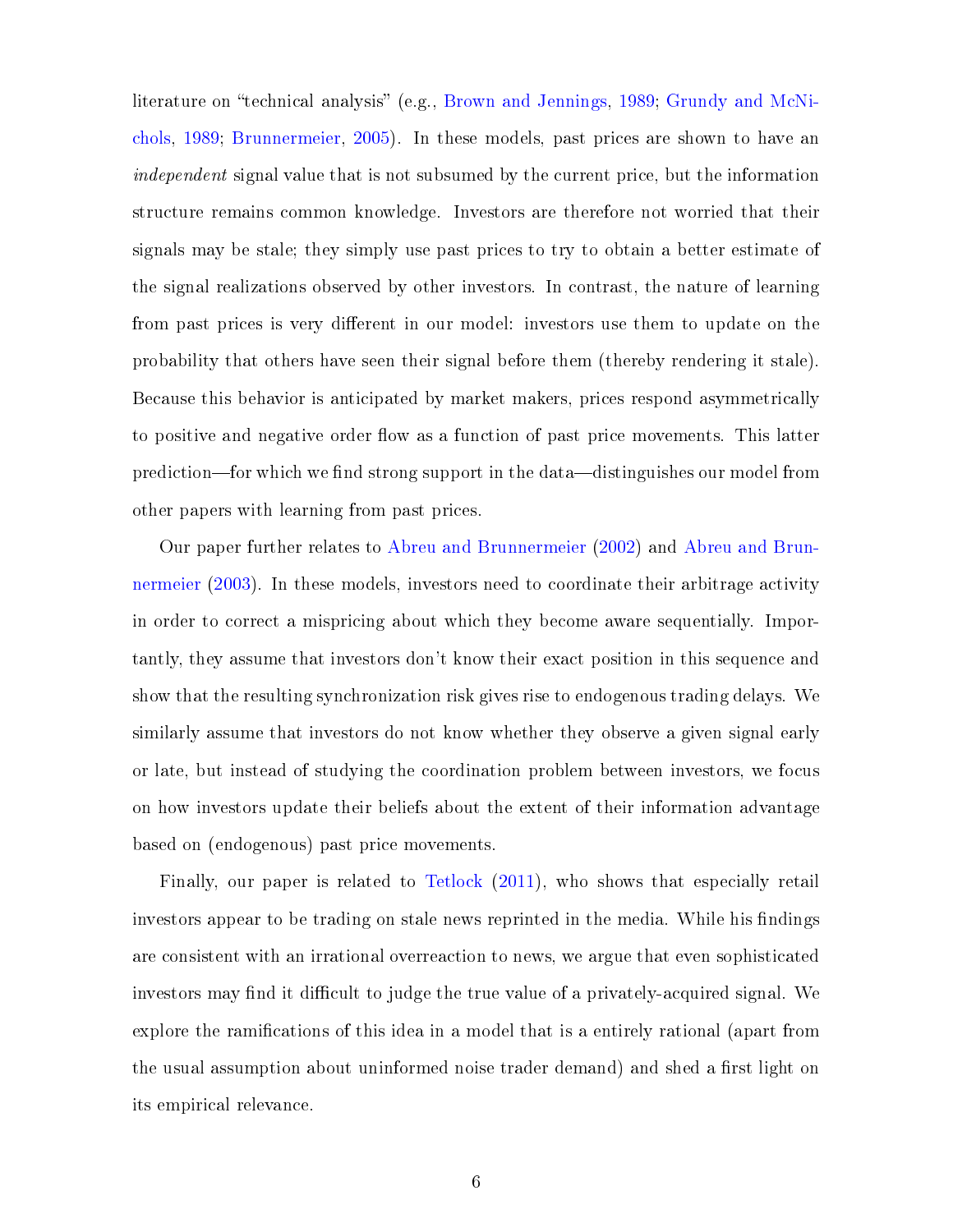The paper proceeds as follows. Section 2 describes a simple trading game and solves it under different assumptions about the information structure. Section 3 presents empirical evidence in favor of our key model prediction regarding asymmetric price impact costs as a function of past returns. Section 4 tests whether uncertainty about what's in the price hurts stock price informativeness. Section 5 concludes.

## 2 Model

We develop a parsimonious model in which investors face uncertainty about what's in the price. We deliberately keep our model as simple as possible for ease of exposition.

#### 2.1 Setup

There is a single stock that pays a dividend of  $\theta = \theta_1 + \theta_2$  at date t=2. We assume that θ<sub>1</sub> and θ<sub>2</sub> are independent and both pay off +σ or  $-σ$  with equal probability. Hence, θ is  $-2\sigma$  with probability 25%, 0 with probability 50%, or  $+2\sigma$  with probability 25%.

At dates t=0 and t=1, prices are set by competitive market makers (henceforth M) as in [Kyle](#page-25-0) [\(1985\)](#page-25-0). At date  $t=0$ , there are no informed speculators and no noise traders. Market makers observe a part of the fundamental  $\theta_m$  where  $m \in \{1,2\}$  with equal probability and then set  $p_0 = E(\theta|\theta_m) = \theta_m$ . At date t=1, a unit-mass of informed speculators (henceforth S) with mean-variance utility and risk aversion parameter  $\gamma$  all observe the same part of the fundamental  $\theta_s$  where  $s \in \{1,2\}$  with equal probability.<sup>[3](#page-6-0)</sup> m and s are drawn independently, implying that  $m = s$  and  $m \neq s$  occur with 50% probability each. At date  $t=1$ , there are also noise traders that trade a random amount *n* distributed according to a uniform distribution,  $n \sim U[-1, +1]$ . Noise traders and S submit their (market) orders and M set prices conditional on  $p_0$  (that is,  $\theta_m$ ) and the aggregate order flow at date 1.

<span id="page-6-0"></span><sup>&</sup>lt;sup>3</sup>The assumption that all speculators observe the same part of the fundamental is not crucial for our argument. Indeed, the model's key intuition about investors' updating on the novelty of their signal based on past price movements remains valid if one for example assumes that each speculator  $i$ observes  $\theta_{s_i}$  with  $s_i \in \{1,2\}$  being independent from m and  $s_j$  for all speculators  $j \neq i$ .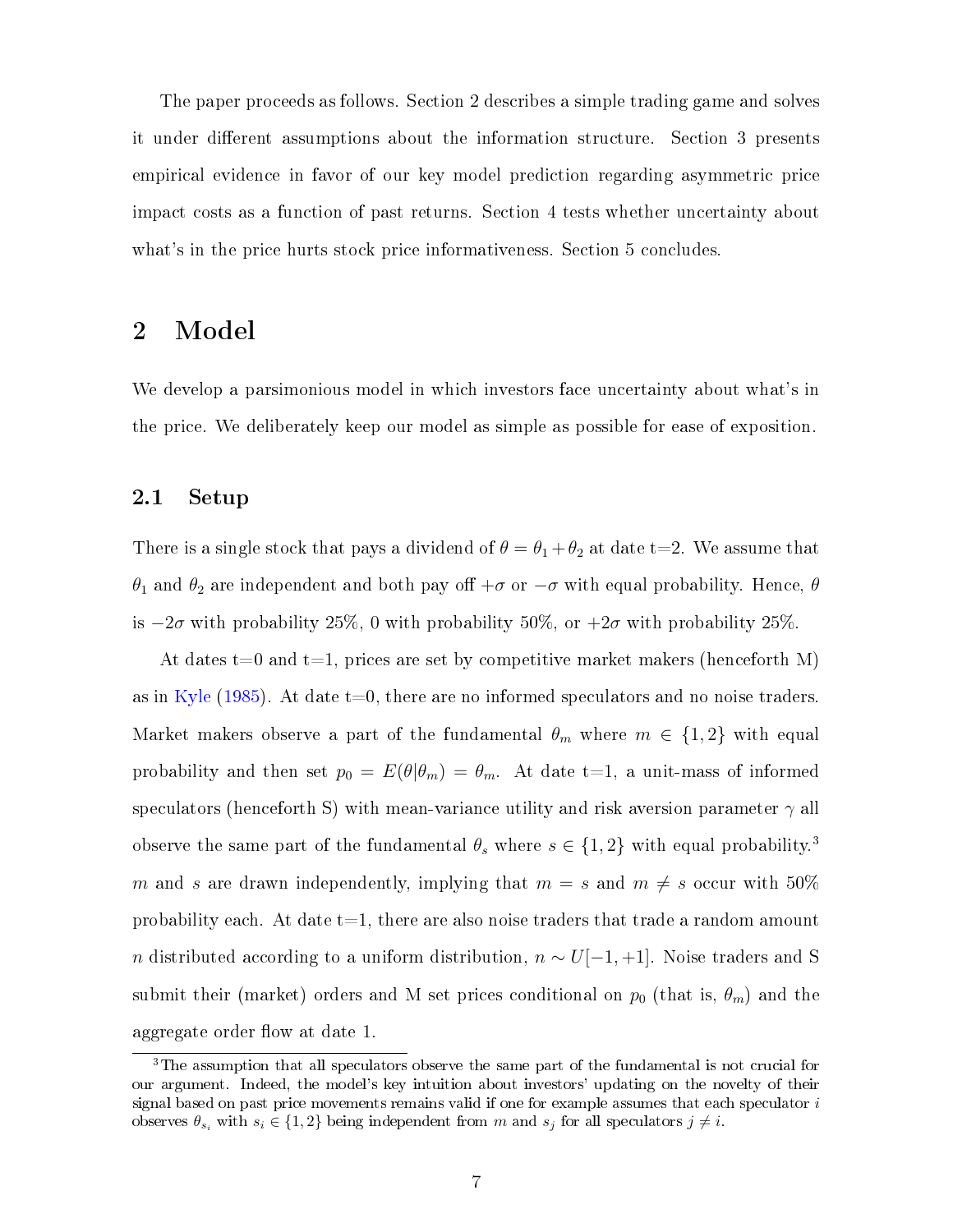The following assumption ensures that the aggregate order flow at  $t=1$  does not become fully revealing:

#### <span id="page-7-1"></span>Assumption 1. Let  $\gamma \sigma > 3$ .

Our way of modeling the stock dividend as being determined by two parts,  $\theta_1$  and  $\theta_2$ , captures in stylized fashion the idea that a stock's fundamental value depends on multiple sources uncertainty. Which bits and pieces are known by M and S, respectively, and whether they know what the others know are central elements to the model. Figure [1](#page-26-0) summarizes the model setup.

#### 2.2 Solution when  $m$  and  $s$  are common knowledge

We start by assuming that both M and S know  $m$  and s. That is, both M and S know which part of the fundamental is observed by M at  $t=0$  and whether S have observed the same part or not. Consider first the case  $m = s$ , meaning that both M and S know  $\theta_m$  (=  $\theta_s$ ). S then have no information advantage over M and thus refrain from trading at t=1. We therefore have  $p_0 = p_1 = \theta_m$ .

Next, consider the case  $m \neq s$ . In this case, M do not know the exact realization of  $\theta_s$ , but they know that S have an information advantage that S will trade on. M will then try to back out  $\theta_s$  from the order flow. We conjecture that investors S trade in a symmetric fashion and will buy x (sell  $-x$ ) with  $|x| < 1$  when they know  $\theta_s = \sigma$  $(\theta_s = -\sigma)$ . Hence, the order flow is  $\omega_1 = x + n$  when  $\theta_s = \sigma$  and  $\omega_1 = -x + n$  when  $\theta_s = -\sigma$ . When M observe  $\omega_1 > -x+1$  ( $\omega_1 < x-1$ ), they infer that  $\theta_s = \sigma$  ( $\theta_s = -\sigma$ ). When  $x - 1 \leq \omega_1 \leq -x + 1$ , it is both possible that S bought or sold and M learns nothing about  $\theta_s$ . The equilibrium price function thus equals:

<span id="page-7-0"></span>
$$
p_1 = \begin{cases} \theta_m + \sigma & \text{for} \quad -x + 1 < \omega_1 \le x + 1 \\ \theta_m & \text{for} \quad x - 1 \le \omega_1 \le -x + 1 \\ \theta_m - \sigma & \text{for} \quad -x - 1 \le \omega_1 < x - 1 \end{cases} \tag{1}
$$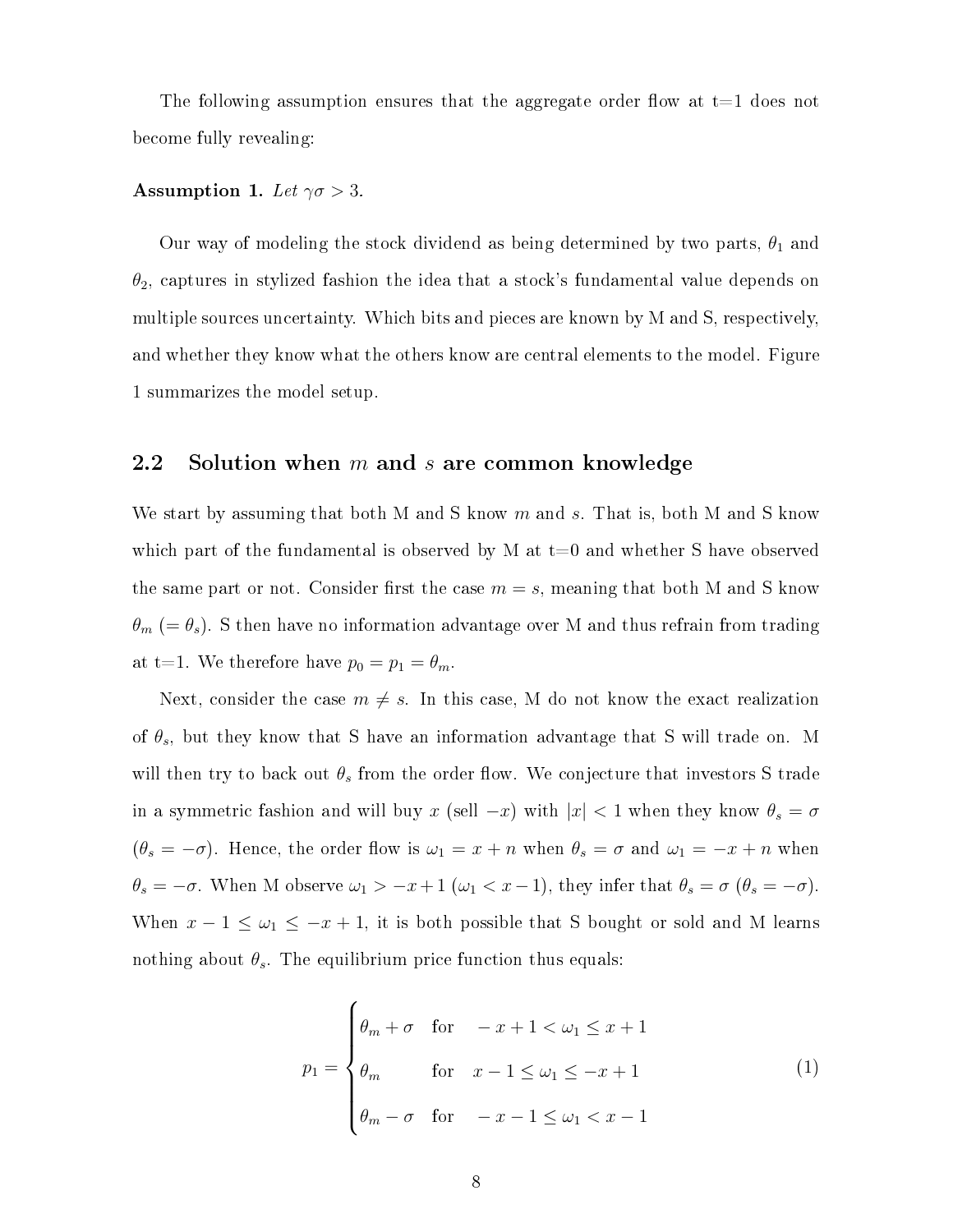Each investor i from set S takes the price function as given and chooses the  $x_i$  that maximize expected utility. Imposing rational expectations (i.e.,  $x_i = x$  for all i in S) on the usual first-order condition gives the following equilibrium condition:

$$
x = \frac{E\left[\theta - p_1 \,|\, p_0, \theta_s\right]}{\gamma \, Var\left[\theta - p_1 \,|\, p_0, \theta_s\right]}
$$

Consider the case  $m \neq s$  and  $\theta_s = \sigma$  (the case  $\theta_s = -\sigma$  is symmetric). We have  $E[\theta - p_1 | p_0, \theta_s = \sigma, m \neq s] = \sigma(1 - x)$  and  $Var[\theta - p_1 | p_0, \theta_s = \sigma, m \neq s] = \sigma^2 x(1$ x). Plugging these into the previous equation yields x. The following proposition summarizes the trading equilibrium.

**Proposition 2.** Assume that m and s are common knowledge. At  $t=0$ , market makers M set  $p_0 = \theta_m$ . When  $m = s$ , speculators S refrain from trading at  $t = 1$  and  $p_1 = p_0 = 1$ θ<sub>m</sub>. When  $m ≠ s$ , speculators S buy (sell) an amount  $x$  (-x) when  $θ_s = σ$  ( $θ_s = -σ$ ) with

$$
x = \sqrt{\frac{1}{\gamma \sigma}}
$$

and  $p_1$  is given by  $(1)$ .

Intuitively, speculators S trade less aggressively when they are more averse to risk ( $\gamma$  larger) and when the final payoff is more uncertain ( $\sigma$  larger). Note that  $x < 1$ by Assumption [1](#page-7-1) and hence the order flow  $\omega_1$  is not fully revealing about  $\theta_s$ , implying that speculators S derive positive expected utility from trading. The solution resembles [Vives](#page-25-8) [\(1995\)](#page-25-8), who also model trading by a continuum of risk-averse speculators in the presence of competitive market makers (but with normally-distributed payoff and noise).

### 2.3 Solution when only  $m$  is common knowledge

We now assume that S know m and s, but that M only know m. In other words, both M and S know which part of the fundamental is known by M and thus reflected in  $p_0$ ,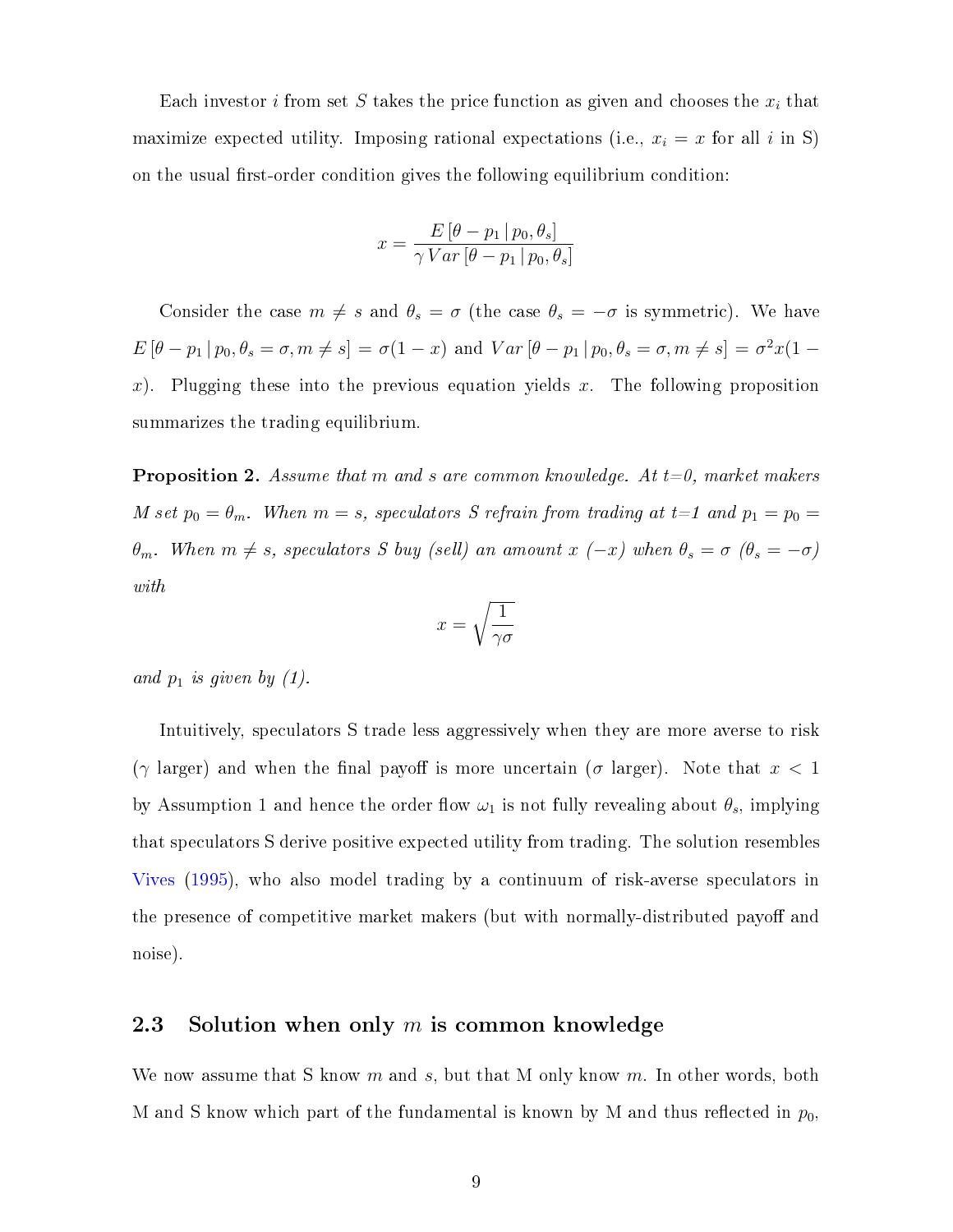but only S know whether they observed the same part or not. In essence, this setting features uncertainty about whether (better) informed speculators are present or not.

When  $m = s$ , S have no information advantage over M and thus refrains from trading  $(\omega_1 = n)$ . When  $m \neq s$ , S have additional information about  $\theta$  and are conjectured to buy (sell) an amount  $x(-x)$  when  $\theta_s = \sigma(\theta_s = -\sigma)$ . Market makers M do not know, however, which of these cases has occurred and just try to learn from the order flow. When M observe  $\omega_1 > 1$  ( $\omega_1 < -1$ ), they infer that  $\theta_s = \sigma$  ( $\theta_s = -\sigma$ ). When  $-x+1 \leq \omega_1 \leq 1$  (-1  $\leq \omega_1 < x-1$ ), M know that S did not sell -x (did not buy x). In other words, M know that either  $m = s$  (when S do not trade) or  $\theta_s = \sigma$  ( $\theta_s = -\sigma$ ). The conditional expectation of  $\theta_s$  is then  $\frac{1}{3}\sigma$  ( $-\frac{1}{3}$ )  $\frac{1}{3}\sigma$ ).<sup>[4](#page-9-0)</sup> Finally, when  $x - 1 \leq \omega_1 \leq -x + 1$ , M learns nothing about  $\theta_s$ . The equilibrium price function thus equals:

<span id="page-9-1"></span>
$$
p_1 = \begin{cases} \n\theta_m + \sigma & \text{for} \quad 1 < \omega_1 \leq x + 1 \\ \n\theta_m + \frac{1}{3}\sigma & \text{for} \quad -x + 1 < \omega_1 \leq 1 \\ \n\theta_m & \text{for} \quad x - 1 \leq \omega_1 \leq -x + 1 \\ \n\theta_m - \frac{1}{3}\sigma & \text{for} \quad -1 \leq \omega_1 < x - 1 \\ \n\theta_m - \sigma & \text{for} \quad -x - 1 \leq \omega_1 < -1 \n\end{cases} \tag{2}
$$

Given this price function, S choose the  $x$  that maximize their expected utility. Consider the case when  $m \neq s$  and they know  $\theta_s = \sigma$  (the case  $\theta_s = -\sigma$  is symmetric). In this case, S are expected to buy, implying that the order flow is drawn at random from the interval  $[x - 1, x + 1]$ . It is then easy to calculate:

$$
E(\theta - p_1|p_0, \theta_s = \sigma, m \neq s) = \theta_m + \sigma - \left(\theta_m + \frac{x}{2}\sigma + \frac{1}{3}\frac{x}{2}\sigma\right) = \sigma \left(1 - \frac{2}{3}x\right)
$$
  

$$
Var(\theta - p_1|p_0, \theta_s = \sigma, m \neq s) = \sigma^2 x \left(\frac{5}{9} - \frac{4}{9}x\right)
$$

<span id="page-9-0"></span>Plugging into the first-order condition and imposing rational expectations (i.e.,  $x_i =$ 

<sup>&</sup>lt;sup>4</sup>This follows from noting that the probability of  $\theta_s = \sigma$  and  $m \neq s$  equals  $\frac{1}{2} \times \frac{1}{2} = \frac{1}{4}$ , whereas the probability for  $m = s$  is  $\frac{1}{2}$ . Hence,  $E(\theta_s - x + 1 \leq \omega_1 \leq 1) = \frac{1/4}{1/4 + 1/2}\sigma = \frac{1}{3}\sigma$ .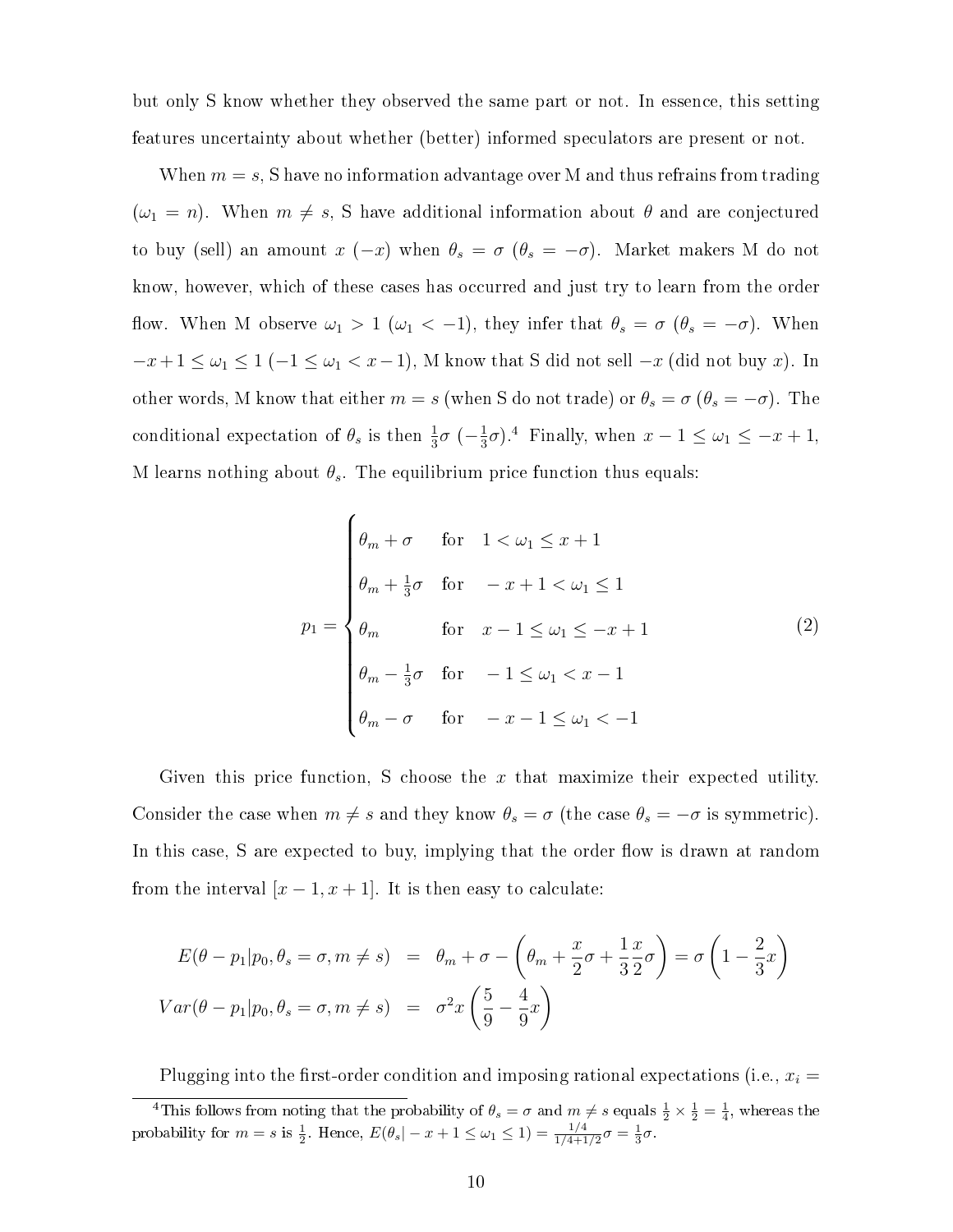x for all i in S), we can solve for speculators' trading aggressiveness x. The following proposition summarizes the resulting equilibrium.

**Proposition 3.** Assume that only m is common knowledge. At  $t=0$ , market makers M set  $p_0 = \theta_m$ . At t=1, speculators S refrain from trading when  $m = s$  and buy (sell) an amount x (-x) when  $m \neq s$  and  $\theta_s = \sigma$  ( $\theta_s = -\sigma$ ), where x is the unique solution of the cubic equation

$$
9 - 6x - 5\gamma\sigma x^2 + 4\gamma\sigma x^3 = 0
$$

in the range  $0 < x < 1$ .<sup>[5](#page-10-0)</sup> Market makers M don't know whether  $m = s$  or  $m \neq s$  and set  $p_1$  according to  $(2)$ .

As before, the equilibrium trading aggressiveness is decreasing in  $\gamma$  and  $\sigma$ . Hence, S trade less aggressively when they are more risk averse or when the stock's payoff is more uncertain.

We briefly compare this version of the model to [Banerjee and Green](#page-24-5) [\(2015\)](#page-24-5), who also solve a rational expectation equilibrium model in which there is uncertainty about whether informed traders are present or not. One key difference is that here prices are assumed to be set by competitive market makers, whereas [Banerjee and Green](#page-24-5) [\(2015\)](#page-24-5) rely on market-clearing by risk-averse investors. Since in [Banerjee and Green](#page-24-5)  $(2015)$  the asset is in positive supply, prices reflect a risk premium and there emerges an asymmetry: both high and low price signals increase investors' beliefs about there being informed traders and thus command a larger price discount, which attenuates (resp. amplifies) the market response to positive (resp. negative) news. Since market makers are risk-neutral in our model, this risk discount effect is shut down here and the price function remains symmetric despite of the uncertainty about whether there are informed traders.

<span id="page-10-0"></span><sup>&</sup>lt;sup>5</sup>It is in fact here where Assumption [1](#page-7-1) becomes binding. That is, for  $\gamma\sigma < 3$ , there does not exist a solution to the equation with  $0 < x < 1$ , implying that there is no equilibrium in which speculators decisions to buy or sell are not fully revealing.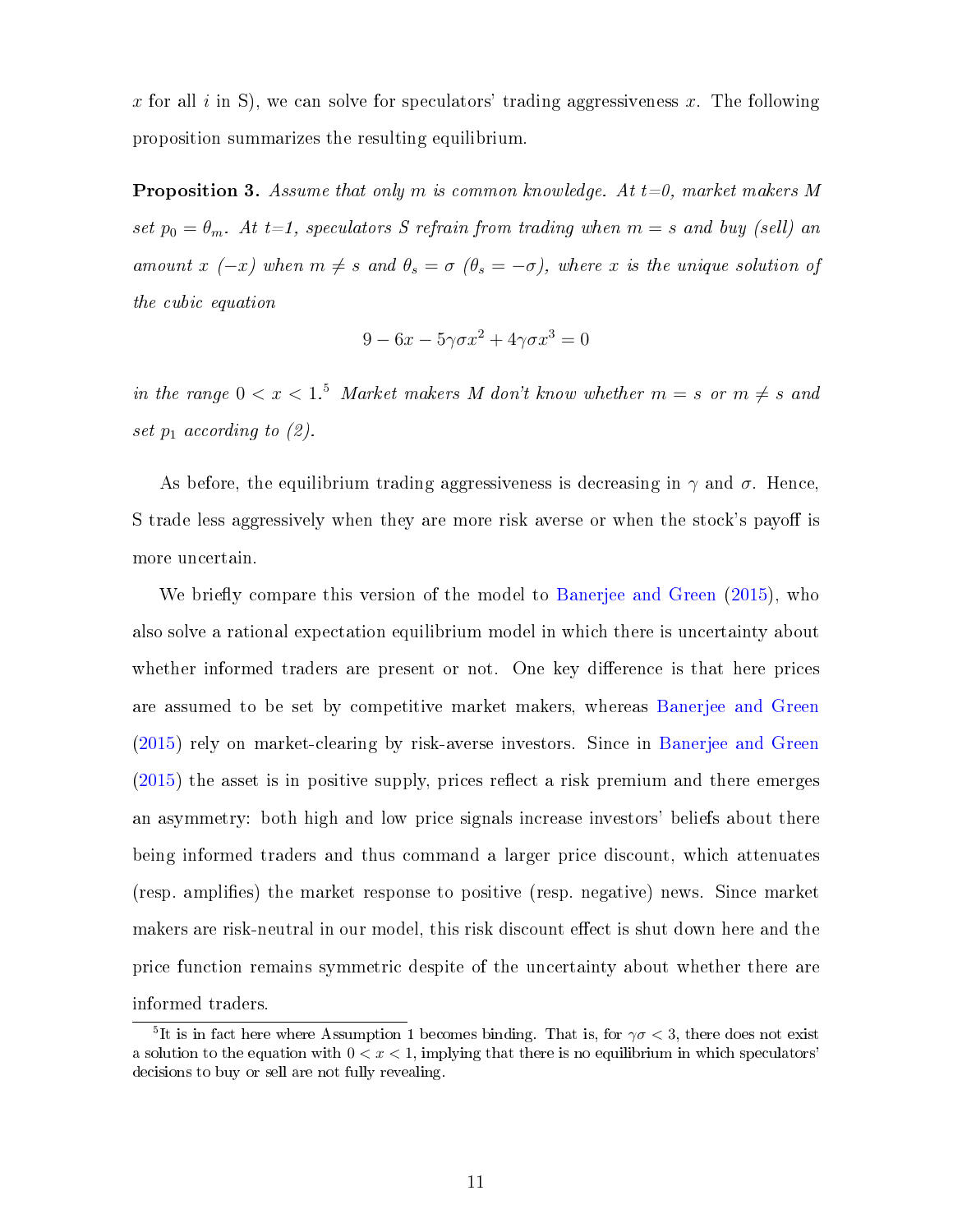#### 2.4 Solution when neither  $m$  nor  $s$  are common knowledge

We now tackle the case of interest—that is, the case in which speculators face uncertainty about whether their trading signals are already reflected in the price. Specifically, we assume that M know  $m$  and S know  $s$ , but neither group knows which part of the fundamental was observed by the other. That is, as in the model solution discussed in Section 2.3, M do not know whether S observed the same part of the fundamental or not, but now this uncertainty also extends to S. As a result, when investors' S signal coincides with Ms' signal as revealed by the t=0 price  $(\theta_m = \theta_s)$ , then investors S are unsure whether they observed the same part of the fundamental or whether they actually observed the other part and it just happens that this news goes in the same direction. When  $\theta_m \neq \theta_s$ , however, then S infer that  $m \neq s$  and they understand that they have truly novel information.

To solve for the trading equilibrium, we conjecture that S buy (sell) an amount  $x$  $(-x)$  when  $\theta_m \neq \theta_s$  and that they buy (sell) an amount y  $(-y)$  when  $\theta_m = \theta_s$  with  $x \geq y$ . Consider the case  $\theta_m = \sigma$ . Given the conjecture, M expect S to either buy y (when  $\theta_s = \sigma$ ) or sell  $-x$  (when  $\theta_s = -\sigma$ ). When  $-x+1 < \omega_1 \leq y+1$ , M infer that S bought y. The conditional expected value of  $\theta_{\neg m}$  is then  $\frac{1}{3}\sigma$  (see footnote 1). When  $-x-1 \leq \omega_1 < y-1$ , M know that S sold x. This implies  $\theta_{\neg m} = -\sigma$ . When  $y - 1 \leq \omega_1 \leq -x + 1$ , it is both possible that S bought or sold and thus M learns nothing from the order flow. The price function therefore is:

<span id="page-11-0"></span>
$$
p_1(\omega_1|\theta_m = +\sigma) = \begin{cases} \frac{4}{3}\sigma & \text{for } -x+1 < \omega_1 \le y+1 \\ \sigma & \text{for } y-1 \le \omega_1 \le -x+1 \\ 0 & \text{for } -x-1 \le \omega_1 < y-1 \end{cases} \tag{3}
$$

For the case  $\theta_m = -\sigma$ , the logic is reversed. S either buy x or sell  $-y$  and M draw analogous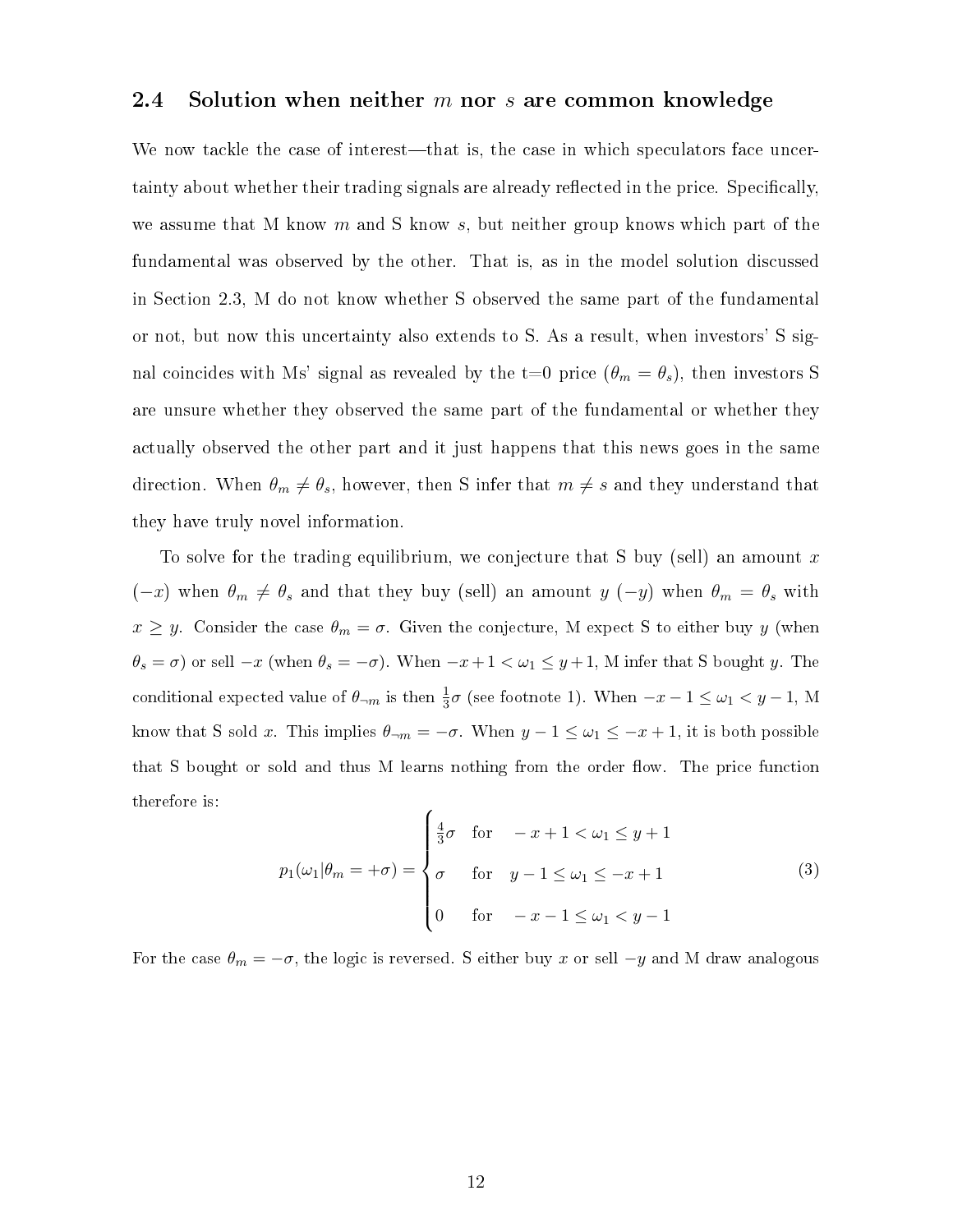inferences from the order flow. We obtain:

<span id="page-12-1"></span>
$$
p_1(\omega_1|\theta_m = -\sigma) = \begin{cases} 0 & \text{for } -y + 1 < \omega_1 \le x + 1 \\ -\sigma & \text{for } x - 1 \le \omega_1 \le -y + 1 \\ -\frac{4}{3}\sigma & \text{for } -y - 1 \le \omega_1 < x - 1 \end{cases} \tag{4}
$$

The crucial feature of these price functions is their asymmetry: market makers anticipate that selling volume after a price increase is a more informative signal about the stock's fundamental compared to buying volume. The reason is that selling volume after a price increase suggests that the speculators have traded on genuine new information, whereas buying volume can also come from the speculators trading on stale information (i.e., information already reflected in  $p_0$ ). Hence, price impact is larger for selling (buying) volume after recent price increases (decreases).

We now solve for the equilibrium x and y. Consider the case  $\theta_m = -\sigma$  (as usual, the case  $\theta_m = \sigma$  is symmetric), which is revealed to investors S by the t=0 price. When  $\theta_s = \sigma$ , an investor i in set S expects the other investors in  $S$  to buy an amount  $x$ , resulting in an order flow drawn at random from the interval  $[x - 1, x + 1]$ . The investor then calculates:

$$
E(\theta - p_1 | \theta_m = -\sigma, \theta_s = \sigma) = \sigma - \frac{x + y}{2}\sigma = \sigma \left(1 - \frac{x + y}{2}\right)
$$
  

$$
Var(\theta - p_1 | \theta_m = -\sigma, \theta_s = \sigma) = \sigma^2 \left(1 - \frac{x + y}{2}\right) \frac{x + y}{2}
$$

When  $\theta_s = -\sigma$ , investors expect other investors in S to sell an amount  $-y$ , resulting in an order flow drawn at random from the interval  $[-y-1, -y+1]$ . The investor then calculates:<sup>[6](#page-12-0)</sup>

$$
E(\theta - p_1 | \theta_m = -\sigma, \theta_s = -\sigma) = -\frac{4}{3}\sigma - \left(-\sigma - \frac{1}{3}\frac{x+y}{2}\sigma\right) = -\frac{1}{3}\sigma \left(1 - \frac{x+y}{2}\right)
$$

$$
Var(\theta - p_1 | \theta_m = -\sigma, \theta_s = -\sigma) = \sigma^2 \left(\frac{8}{9}\frac{x+y}{2} + \left(1 - \frac{x+y}{2}\right)\left(1 - \frac{1}{9}\left(1 - \frac{x+y}{2}\right)\right)\right)
$$

Investors first-order condition together with requiring rational expectations for the two

<span id="page-12-0"></span><sup>6</sup>Details for the derivation of this conditional portfolio variance are provided in Appendix [A.1.](#page-31-0)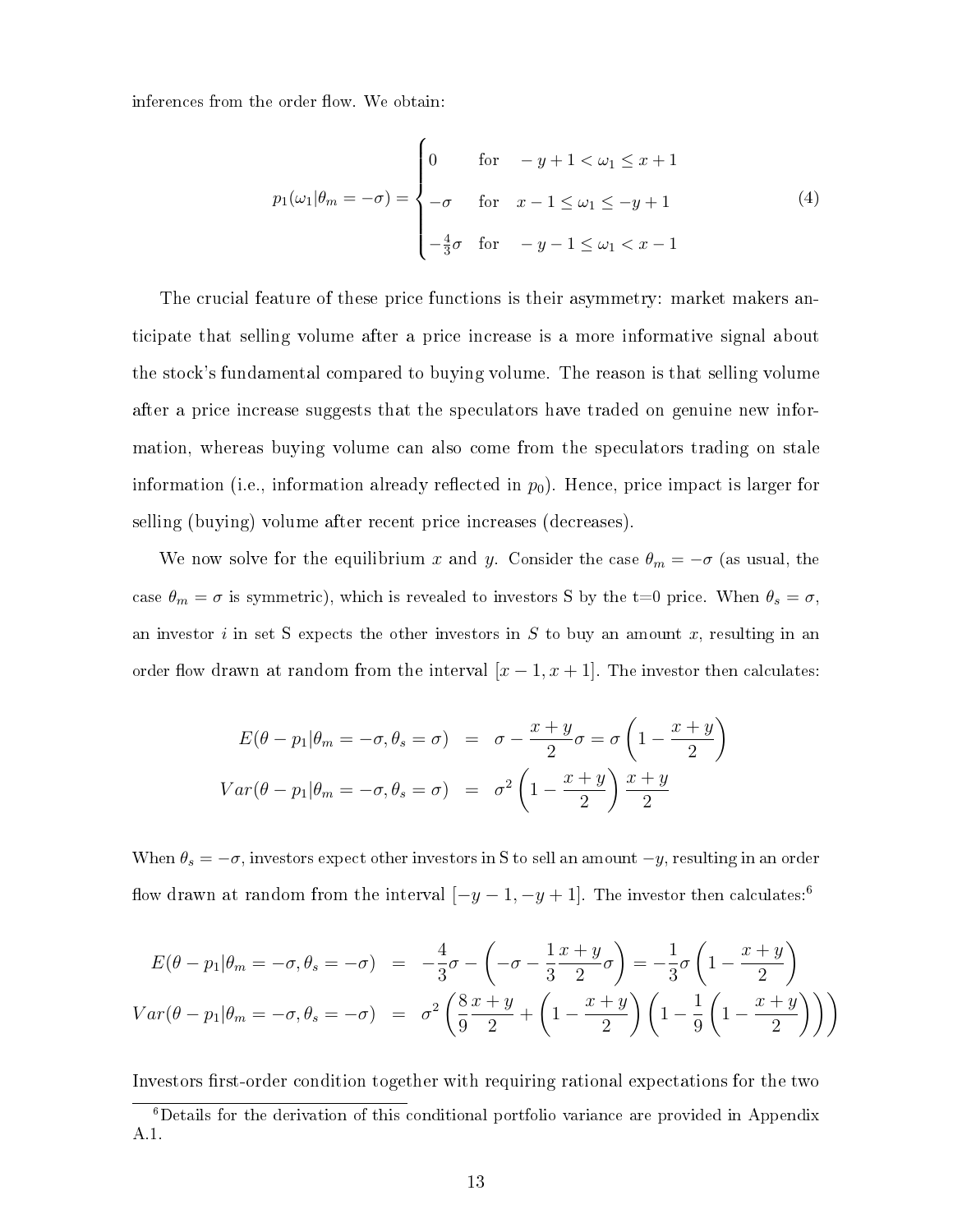cases  $\theta_s = \sigma$  and  $\theta_s = -\sigma$  (i.e.,  $x_i = x$  in the former case and  $x_i = y$  in the latter) yields a system of two equations that can be solved for x and y. The following proposition summarizes the resulting equilibrium.

**Proposition 4.** Assume that neither m nor s are common knowledge. At  $t=0$ , market makers M set  $p_0 = \theta_m$ . At t=1, speculators S buy (sell) an amount  $x(-x)$  when  $\theta_m \neq \theta_s$ and  $\theta_s = \sigma$  ( $\theta_s = -\sigma$ ) and they buy (sell) an amount y (-y) when  $\theta_m = \theta_s$  and  $\theta_s = \sigma$  $(\theta_s = -\sigma)$ , where x is the unique root in the range  $0 < x < 1$  of the quartic equation

$$
1 - \gamma \sigma x - 2\gamma \sigma (1 + 4\gamma \sigma) x^2 + 2(\gamma \sigma)^2 x^3 + 4(\gamma \sigma)^3 x^4 = 0
$$

and  $y = \frac{2-\gamma \sigma x^2}{\gamma \sigma x}$  $\frac{-\gamma \sigma x^2}{\gamma \sigma x}$ . The price function  $p_1$  depends on the realization of  $\theta_m$  and is given by  $either (3) or (4), respectively.$  $either (3) or (4), respectively.$  $either (3) or (4), respectively.$  $either (3) or (4), respectively.$  $either (3) or (4), respectively.$ 

Both x and y are decreasing in  $\gamma$  and  $\sigma$ ; that is, as in the previous cases, speculators trade more cautiously when they are more risk averse or when the stock's payoff is more uncertain. Moreover, it is easy to show that we have  $x > y$  in equilibrium. Hence, as conjectured, investors trade more aggressively on their information when they are sure that it is novel as compared to the case when they are worried that market makers could have seen it first.

### <span id="page-13-0"></span>2.5 Comparison of equilibria and predictions

We now compare the equilibrium outcomes for the different degrees of common knowledge that we analyzed previously. For ease of reference, we refer to these equilibria as follows: the case with m and s being common knowledge (Section 2.2) is denoted by the subscript (1), the case with only m being common knowledge (Section 2.3) with subscript  $(2)$ , and the case of interest with neither m nor s being common knowledge (Section 2.4) with subscript (3).

We begin by comparing speculators' trading aggressiveness across equilibria.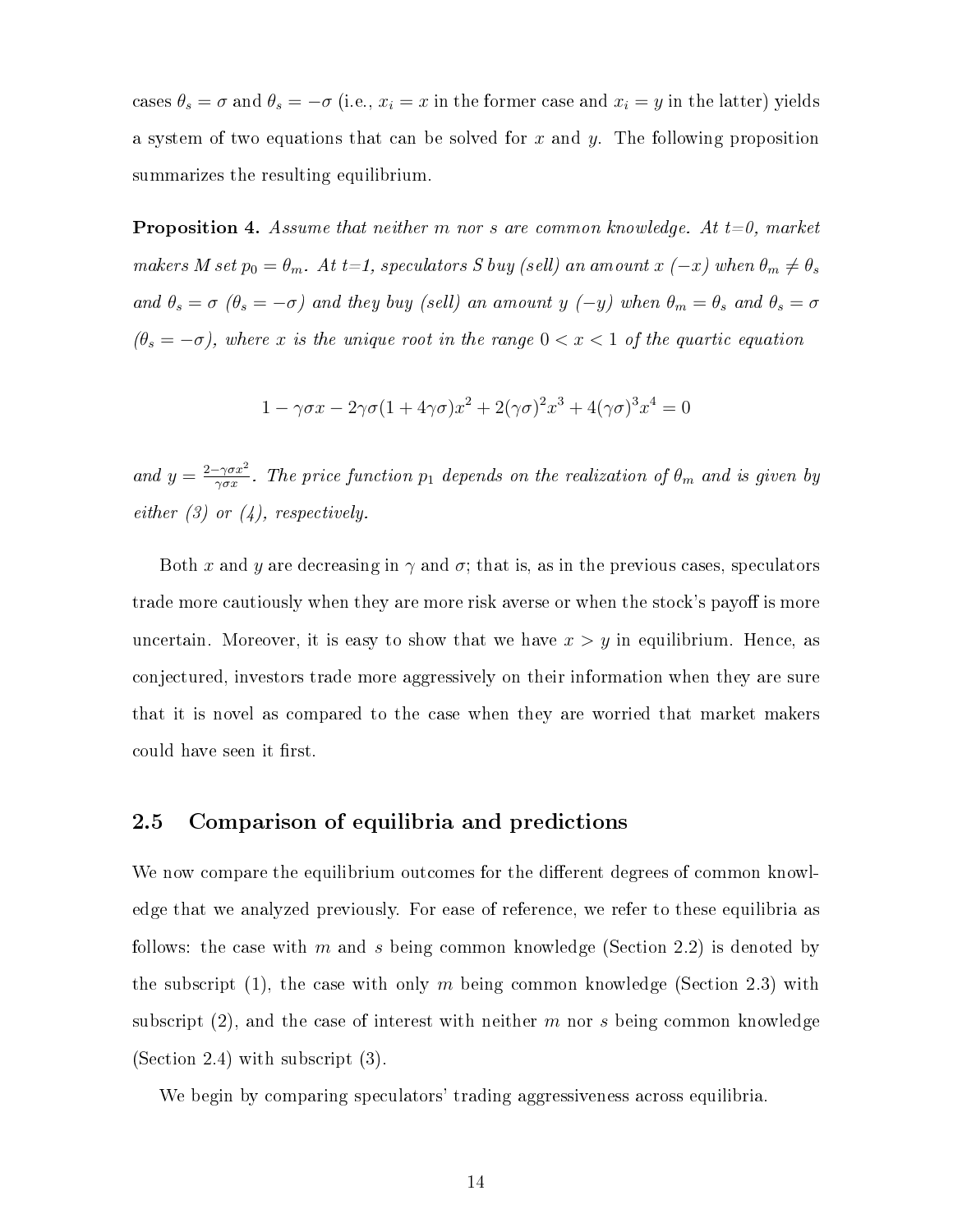**Corollary 5.** The trading aggressiveness of speculators S in equilibria  $(1)$ ,  $(2)$ , and  $(3)$ compares as follows:  $0 < y_{(3)} < x_{(1)} < x_{(3)} < x_{(2)} < 1$ .

Speculators are most aggressive in case (2) when  $m \neq s$ ; that is, when they have an information advantage but when market makers don't know this. Intuitively, for market makers the order flow appears less informative since unconditionally there is a 50% chance that it is pure noise (when  $m = s$  so that speculators have no information advantage). The speculators respond to this by trading more aggressively when they do have an information advantage (i.e., when  $m \neq s$ ).

With uncertainty about what's in the price (case (3)) and when  $\theta_s \neq \theta_m$ , speculators understand that they have an information advantage (i.e., that it must be  $m \neq s$ ) and thus trade almost as aggressively as in case  $(2)^{8}$  $(2)^{8}$  $(2)^{8}$ . When  $\theta_s = \theta_m$ , speculators are unsure whether their information is novel (i.e.,  $m \neq s$ ) or stale (i.e.,  $m = s$ ) and therefore trade less aggressively. Lastly, when both  $m$  and  $s$  are common knowledge (case (1)), speculators' trading aggressiveness when  $m \neq s$  lies between the ones for  $\theta_s \neq \theta_m$  and  $\theta_s = \theta_m$  with uncertainty about what's in the price.

Next, we compare the price functions that obtain in the three equilibria.

**Corollary 6.** In equilibria (1) and (2), price impact costs for buys and sells are symmetric and do not depend on the previous price update. In equilibrium  $(3)$ —i.e., under uncertainty about what's in the price—price impact costs are asymmetric and depend on the previous price update: after a price increase (decrease), price impact costs for buys (sells) are reduced, while those for sells (buys) are increased.

This corollary highlights the key distinguishing feature of the model with uncertainty about what's in the price: price impact costs differ for buys and sells as a function of past price movements, as illustrated in Figure [2.](#page-26-1) Intuitively, when buying (selling) volume follows after a recent price uptick (downtick), market makers assign a positive probability to the possibility that speculators are trading on stale news and therefore

<span id="page-14-1"></span><span id="page-14-0"></span><sup>&</sup>lt;sup>7</sup>The last inequality is due to Assumption [1.](#page-7-1)

 ${}^8$ They trade slightly less aggressively because the equilibrium price function in case (3) entails a larger price impact compared to the one in case (2).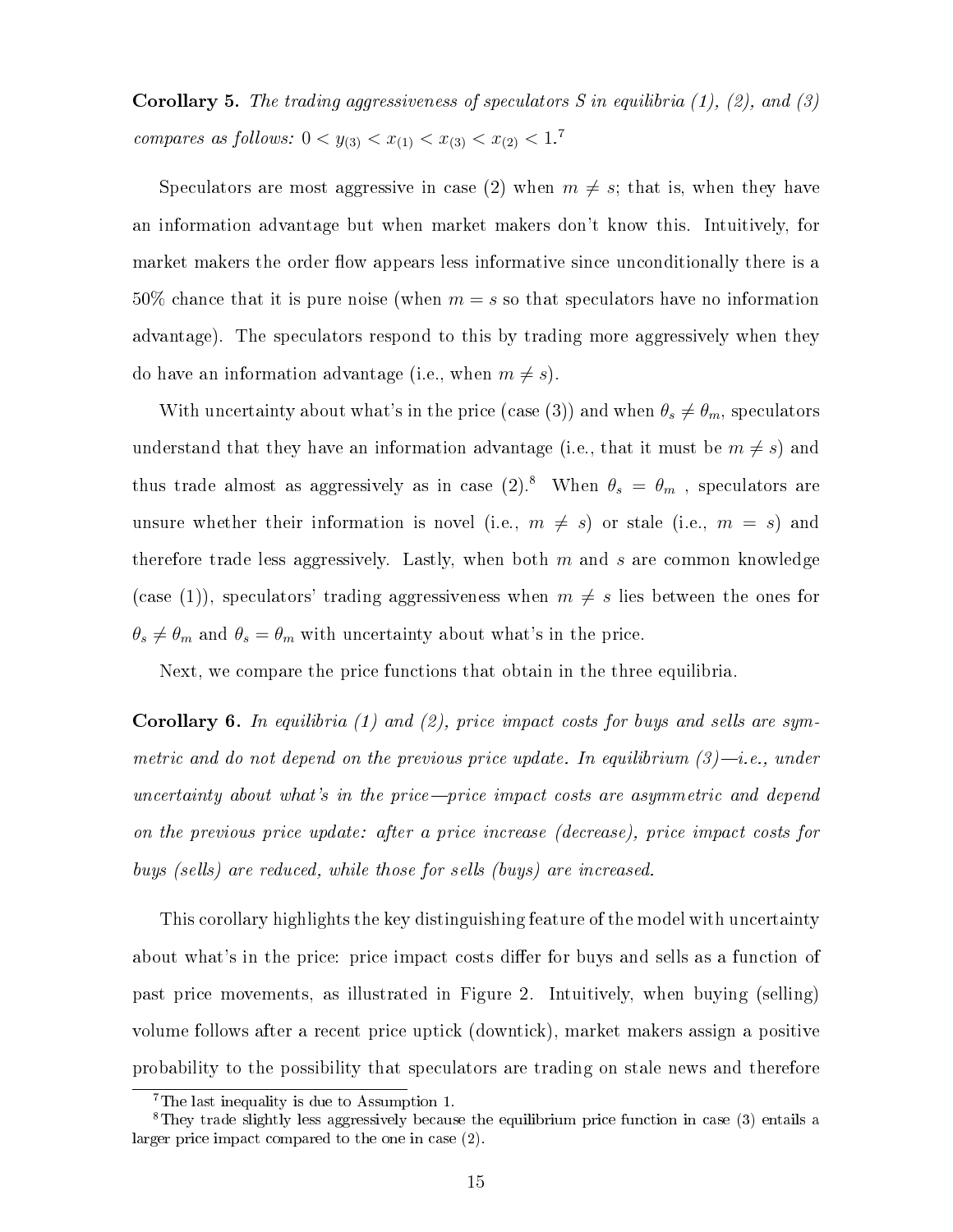charge a lower price impact. This property forms the basis for our empirical tests below. Indeed, by checking how price impact costs for buys and sells relate to past returns, we are able to assess the empirical relevance of uncertainty about what's in the price for the U.S. stock market.

Finally, we examine the price informativeness for the three different equilibria. Fol-lowing [Kyle](#page-25-0) [\(1985\)](#page-25-0), we measure price informativeness by  $PI \equiv E[Var(\theta|p_1, p_0)]$ . The smaller this measure, the more information is incorporated into the price, which lowers the residual uncertainty faced by investors and—to the extent that prices convey information to real decision makers (see e.g. [Luo,](#page-25-9) [2005;](#page-25-9) [Chen et al.,](#page-24-11) [2007;](#page-24-11) [Foucault and](#page-24-12) [Fresard,](#page-24-12) [2012;](#page-24-12) [Dessaint et al.,](#page-24-13) [2018\)](#page-24-13)—promotes real efficiency.

**Corollary 7.** The price informativeness in equilibria  $(1)$ ,  $(2)$ , and  $(3)$  is as follows:

$$
PI_{(1)} = \sigma^2 \left( 1 - \frac{1}{2} x_{(1)} \right)
$$
  
\n
$$
PI_{(2)} = \sigma^2 \left( 1 - \frac{1}{3} x_{(2)} \right)
$$
  
\n
$$
PI_{(3)} = \sigma^2 \left( 1 - \frac{5}{36} \left( x_{(3)} + y_{(3)} \right) \right)
$$

Moreover, we have  $PI_{(3)} > PI_{(2)}$  and  $PI_{(3)} > PI_{(1)}$  (whereas the comparison between  $PI_{(1)}$  and  $PI_{(2)}$  depends on the parameters).

The corollary shows that uncertainty about what's in the price unambiguously reduces price informativeness. There are two opposing effects that bear on price informativeness. On the one hand, when speculators are worried about whether their signal is stale, they trade less aggressively and thus impound less information into the price. On the other hand, compared to the case in which both speculators and market makers know s, speculators trade slightly more aggressively when they are sure that their signal is novel (i.e., when the signal goes against the most recent price change). This second effect is indirect and comes from lower price impact costs since—with uncertainty about what's in the price—market makers expect a less informative order flow on average. Overall, the direct effect outweighs the indirect one and so price informativeness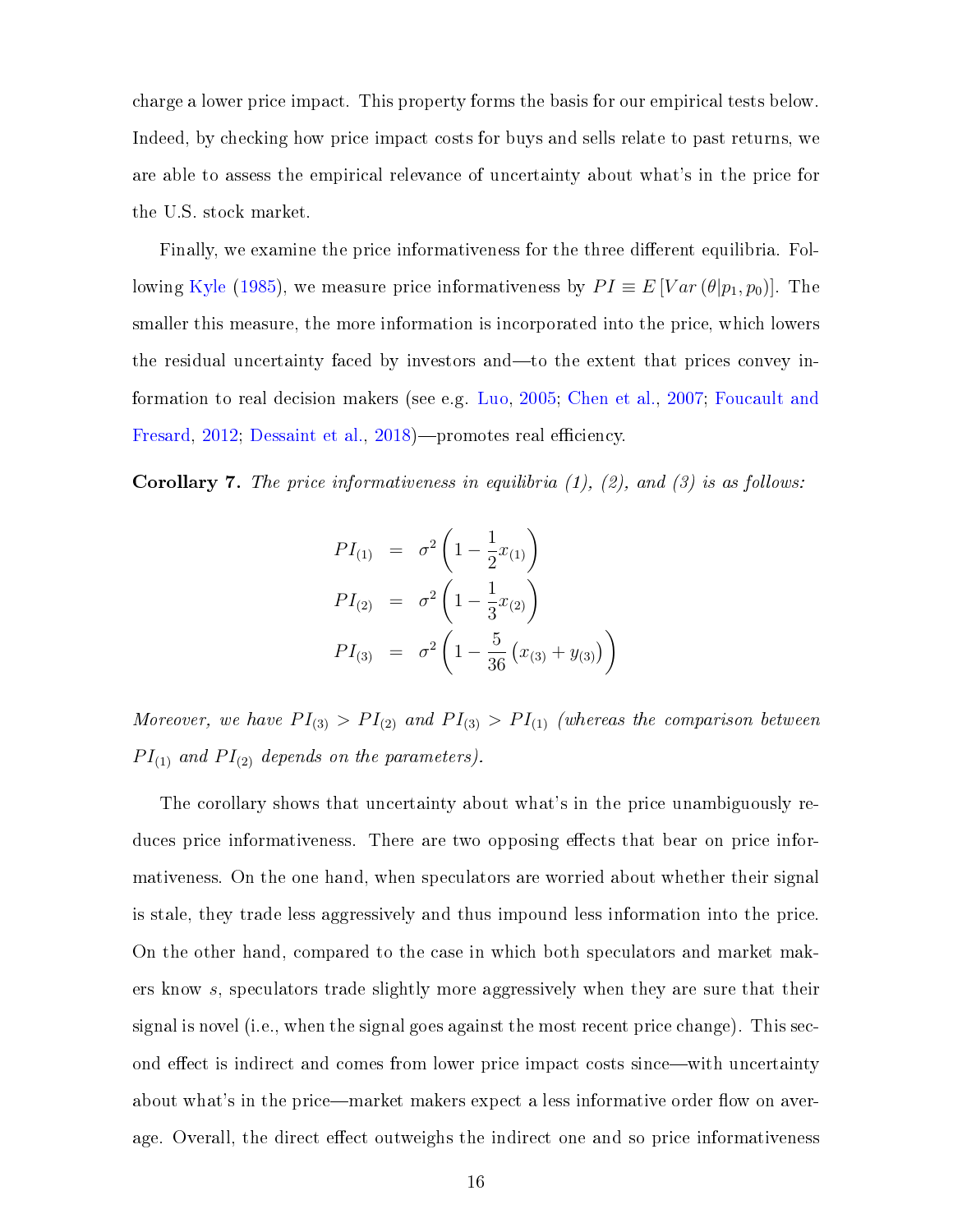decreases.

## <span id="page-16-1"></span>3 How important is UWIP?

In this section, we offer a first test to assess the empirical relevance of uncertainty about what's in the price (UWIP).

### <span id="page-16-2"></span>3.1 Data and methodology

Our sample comprises the union of the CRSP and TAQ databases for the 1993-2014 period. Throughout our analyses, we focus on common stocks (share codes 10 or 11) and exclude penny stocks (closing price  $\langle$  \$1). With regard to the TAQ data, we apply the filters and adjustments described by [Holden and Jacobsen](#page-25-10) [\(2014\)](#page-25-10) for dealing with withdrawn or canceled quotes, and we use their interpolated time technique to improve the accuracy of mid-quote prices.

We calculate price impact costs in the following way. First, we sign all TAQ trades using the [Lee and Ready](#page-25-5) [\(1991\)](#page-25-5) algorithm. To obtain signed dollar volumes, we multiply the number of shares traded with the prevailing mid-quote at the end of the 5-minute interval containing the trade. We then sum over all signed dollar volumes to obtain the daily trade imbalance, which captures the net buying or selling activity by liquidity consumers (i.e., market order users) on a given date. Finally, we define the price impact costs for stock i on date t as

$$
price impact_{it} = \frac{\text{total return}_{it}}{\text{trade imbalance}_{it}},
$$

where the total return comes from CRSP. Note that this definition is reminiscent of the [Amihud](#page-24-14) [\(2002\)](#page-24-14) illiquidity measure, with the important difference that our measure is based on the signed trade imbalance (rather than dollar volume) and thus uses the total return (rather than its absolute value) in the nominator.<sup>[9](#page-16-0)</sup> We winsorize price impact at

<span id="page-16-0"></span><sup>&</sup>lt;sup>9</sup>With price impact, buys (trade imbalance<sub>it</sub> > 0) are expected to result in a positive return, while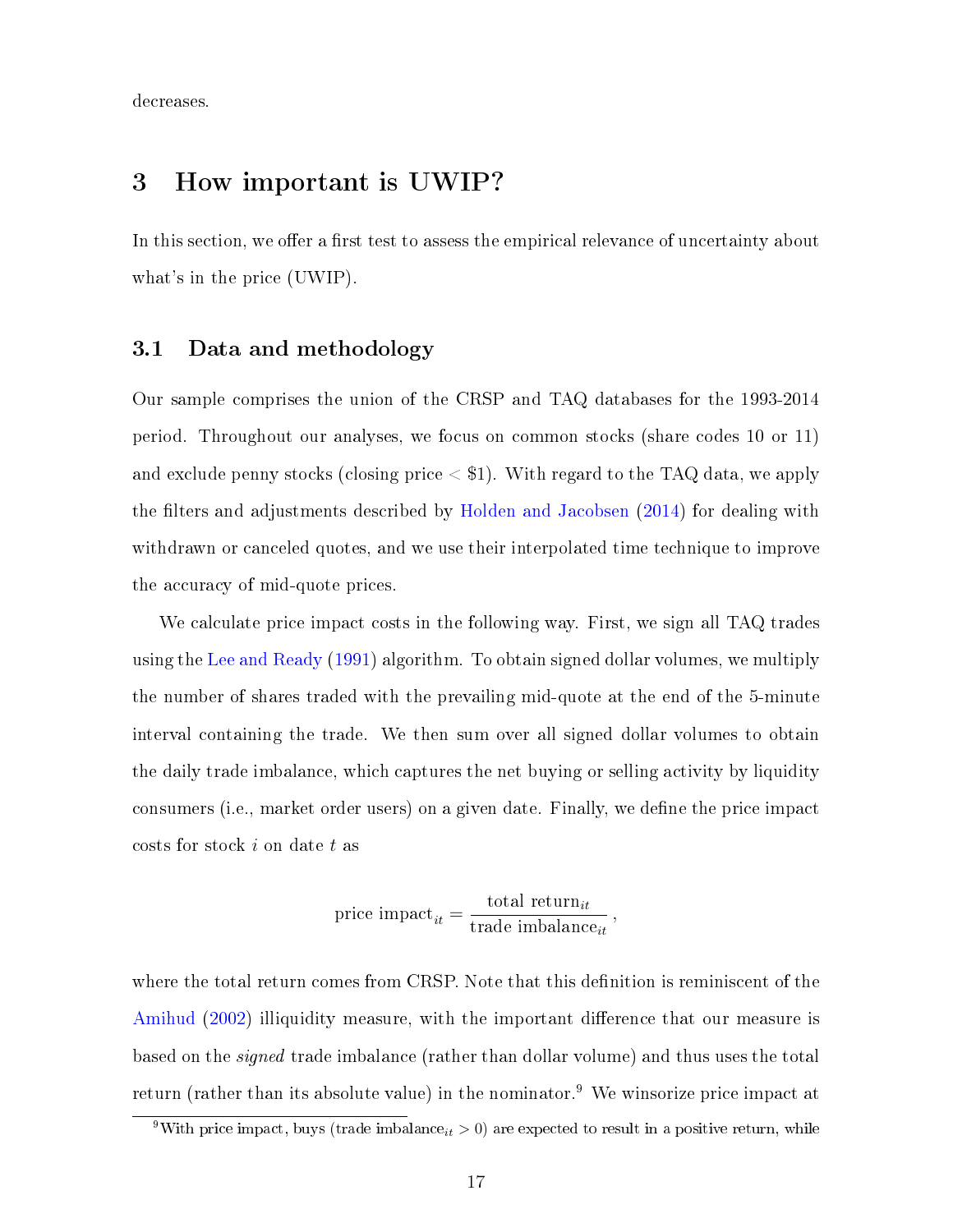the  $1\%$  level on both sides in order to mitigate the effect of outliers (which can obtain when the trade imbalance is close to zero).

Our model predicts that the price impact costs for buys and sells depend on prior returns in opposite ways: whereas the price impact of buys should decrease when the prior-day return was positive (since these buys are more likely to be triggered by stale news), the price impact of sells should increase in this case (since these sells are then more likely to be triggered by genuine, i.e. non-stale, news). To test this prediction, we regress our price impact measure on the prior-day stock return separately for days with positive and negative net-buying activity:

price impact<sub>it</sub> = 
$$
\alpha_i + \alpha_t + \beta_{bups}
$$
 return<sub>it-1</sub> +  $\epsilon_{it}$  if trade imbalance<sub>it</sub> > 0  
price impact<sub>it</sub> =  $\alpha_i + \alpha_t + \beta_{sells}$  return<sub>it-1</sub> +  $\epsilon_{it}$  if trade imbalance<sub>it</sub> < 0

where  $\alpha_i$  and  $\alpha_t$  are stock and date fixed effects, respectively. Based on our model, we expect  $\beta_{buys} < 0$  and  $\beta_{sells} > 0$ .

One problem with our approach is that it is potentially confounded by the negative autocorrelation of returns observed in individual stock return data. Indeed, a negative return yesterday predicts a positive return today, which enters our price impact measure in the nominator. Since the denominator of this measure is by denition positive (negative) in the sample of days with positive (negative) trade imbalance, this alone can explain why one may find  $\beta_{buys} < 0$  and  $\beta_{sells} > 0$ . To mitigate this concern, we refine our price impact measure by first running a regression of returns on lagged returns (while including stock and date fixed effects) and then using the regression residuals in the nominator of our price impact measure. As a robustness test, we repeat our price impact regressions for this autocorrelation-corrected price impact measure.

Table [1](#page-27-0) reports summary statistics for our price impact measures and lagged stock returns—averaged over all days and separately for days with net-buying or net-selling

sells (trade imbalance<sub>it</sub>  $<$  0) result in a negative return. Hence, for both buys and sells, a more positive price impact measure indicates higher price impact costs.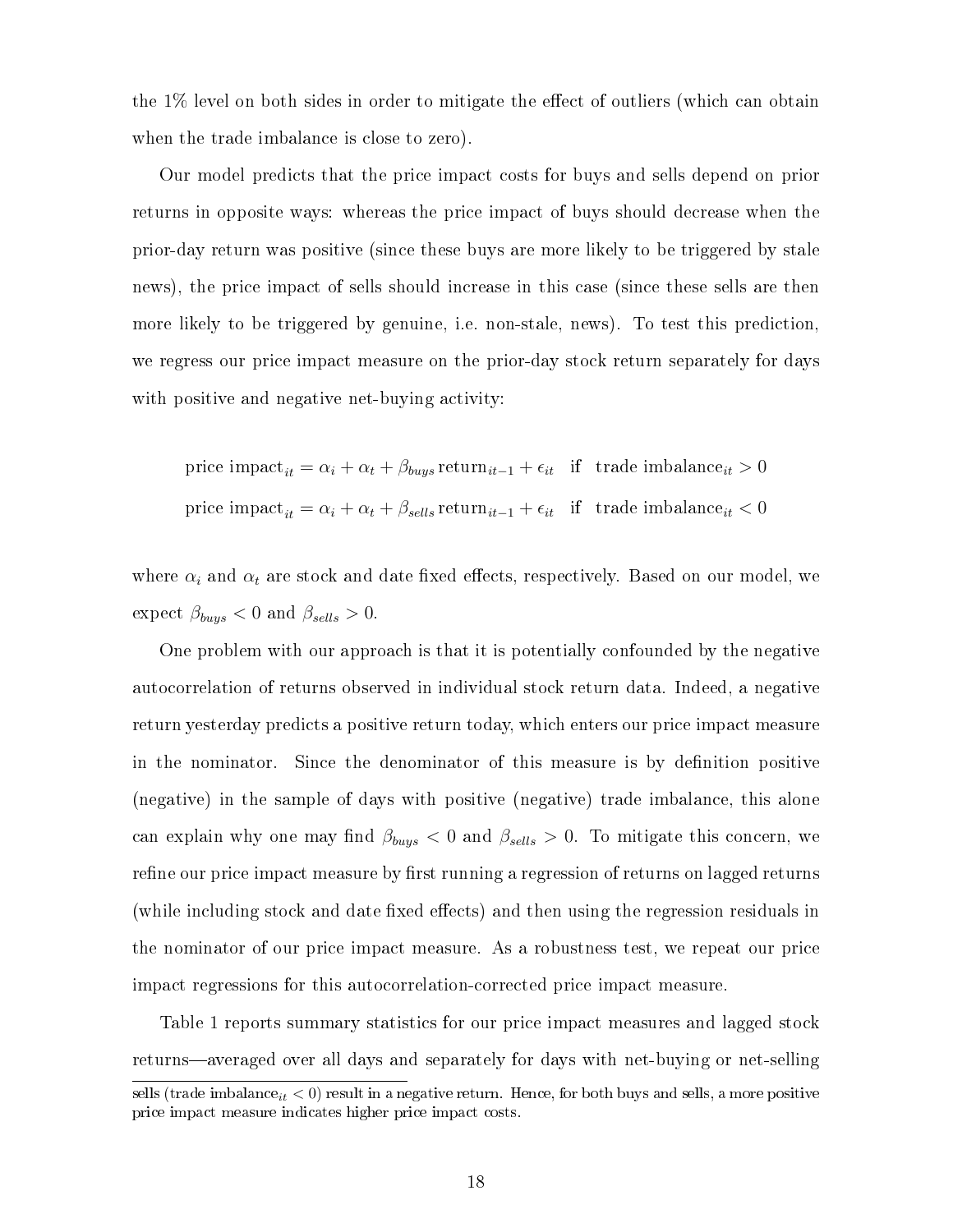activity. For better visibility, the price impact measures are scaled by  $10^6$ . This implies that the price impact measures can be interpreted as representing the return change that is triggered by a one million USD net order flow. For instance, based on the statistics for the overall sample, a one million USD net buy would be expected to push up the price by 0.69%. The table further shows that the price impact is on average slightly higher on days with net selling activity, as compared to days with net buying activity.

### 3.2 Test results

Panel (a) of Table [2](#page-28-0) shows the results for the basic (i.e., not autocorrelation-corrected) price impact measure. In line with the model's prediction, we find that on days with a positive trade imbalance, price impact costs are signicantly negatively related to the prior-day return (column 1); while on days with a negative trade imbalance, they are signicantly positively related to the prior-day return (column 3). The inclusion of stock and date fixed effects, if anything, only increases the economical and statistical significance of these findings (columns 2 and 4). In terms of economic magnitude, a onestandard deviation increase in the lagged return decreases (increases) the price impact on days with a positive (negative) net trade imbalance by about 10% of its standard deviation.

In Panel (b), we show the results for the autocorrelation-corrected price impact measure. This is an important robustness check since our definition of price impact together with the existence of a negative autocorrelation in returns can mechanically lead to the observed correlation pattern. Indeed, the results become somewhat weaker after correcting for the impact of return autocorrelation, but they remain statistically highly significant. In terms of economic magnitude, a one-standard deviation increase in the lagged return decreases (increases) the autocorrelation-corrected price impact on days with a positive (negative) net trade imbalance by about 6% of its standard deviation.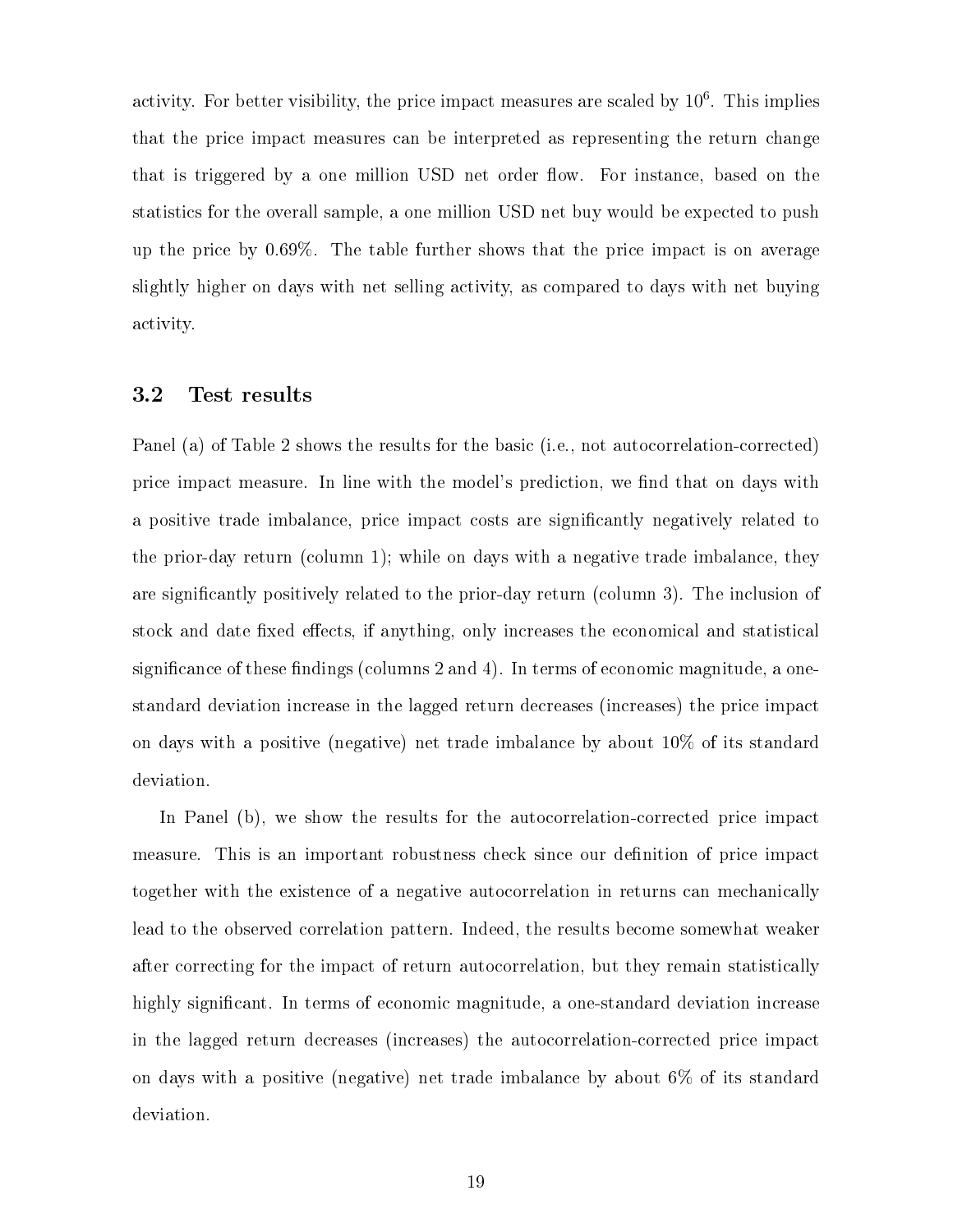Overall, these results strongly suggest that uncertainty about what's in the price is a real concern for investors. Indeed, we are not aware of any other theory (apart from return autocorrelation for which we control) that could explain why price impact costs for buys and sells are asymmetrically related to past price movements as we find.

## 4 UWIP and price informativeness

In this section, we check how uncertainty about what's in the price (UWIP) relates to stock price informativeness.

### <span id="page-19-0"></span>4.1 Data and methodology

Our model predicts that uncertainty about what's in the price should be associated with less informative stock prices. We test this prediction in the context of earnings announcements. Specifically, we follow [Weller](#page-25-6) [\(2018\)](#page-25-6) and construct a measure of the price jump ratio around earnings announcement dates, which we then regress on a self-constructed proxy for the extent of uncertainty about what's in the price.

The price jump ratio is designed to capture the fraction of earnings-related information that is incorporated into the stock price prior to an earnings announcement. The intuition behind this measure follows straight from models of informed trading (e.g., [Kyle,](#page-25-0) [1985;](#page-25-0) [Back,](#page-24-15) [1992\)](#page-24-15): by smoothly trading on their information, informed investors ensure that prices drift toward the post-announcement asset value. Competition among informed traders only accelerates this process, so that even more information is impounded into prices before the announcement [\(Holden and Subrahmanyam,](#page-25-11) [1992\)](#page-25-11). As such, the price jump ratio is a direct measure of the information content of stock prices [\(Weller,](#page-25-6) [2018\)](#page-25-6). In contrast, widely used measures such as pricing error variance [\(Hasbrouck,](#page-24-16) [1993\)](#page-24-16) or variance ratio tests [\(Lo and MacKinlay,](#page-25-12) [1988\)](#page-25-12) only measure price efficiency (i.e., whether stock prices follow a random walk and thus accurately reflect available public information) and are therefore not suitable for our purpose.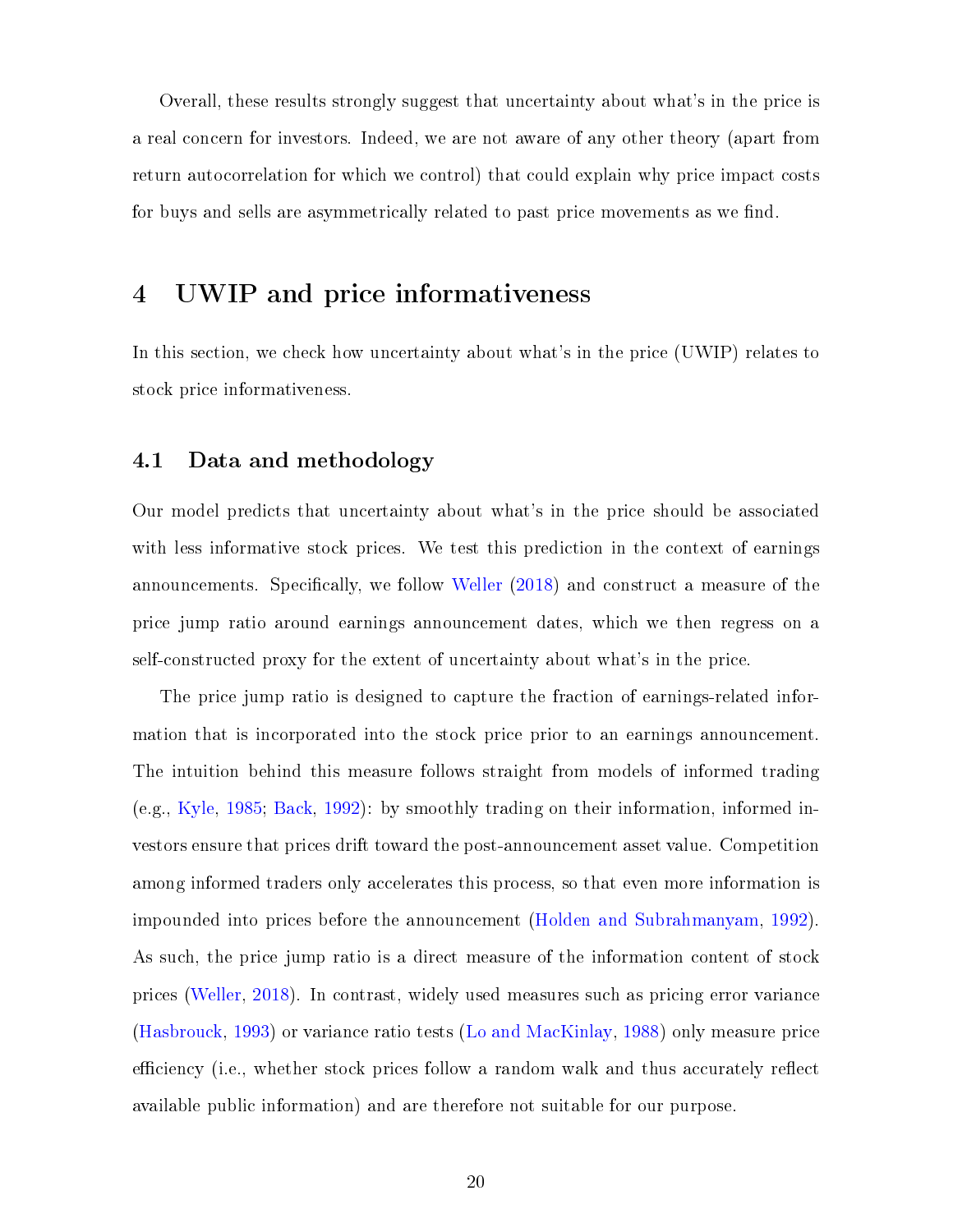We construct the price jump ratio as described in [Weller](#page-25-6) [\(2018\)](#page-25-6). Here, we provide a brief summary of the approach; see his paper for more detail. We start from the sample of quarterly earnings announcement over years 1995 to 2012. We estimate abnormal returns relative to the [Fama and French](#page-24-17) [\(1992\)](#page-24-17) three-factor model using daily returns over a 365-calendar day window ending 90 days before the earnings announcement. We keep the estimated factor loadings if at least 63 non-missing return observations are available in the estimation window. Abnormal returns around earnings announcements are then cumulated in event-time. Finally, the price jump ratio for stock  $i$  and event date  $t$  is defined as:

$$
jump_{it} = \frac{CAR_{it}^{(T-1,T+2)}}{CAR_{it}^{(T-21,T+2)}}
$$

A high price jump ratio corresponds to a large announcement-date jump relative to the pre-announcement drift and thus indicates a low level of price informativeness. As explained by [Weller](#page-25-6) [\(2018\)](#page-25-6), the price jump ratio is only meaningful for announcements with a sufficiently large information content. We therefore only retain announcement events that satisfy

$$
\left| CAR_{it}^{(T-21,T+2)} \right| > \sqrt{24} \hat{\sigma}_{it}
$$

where  $\hat{\sigma}_{it}$  is the stock's daily return volatility calculated over trading days  $T - 42$  to  $T-22$ . In our final sample, the price jump ratio has a mean of 35%, suggesting that for the average announcement event a signicant fraction of the information enters prices before the announcement date. This figure is in line with what is reported in [Weller](#page-25-6) [\(2018\)](#page-25-6).

Our measure for uncertainty about what's in the price builds on the intuition described in Section [2.5:](#page-13-0) sell volume should come with a larger price impact when the prior day's return was high since it is then unlikely that speculators are trading on stale news. To capture this effect, we estimate for each event stock the following interaction specification using daily data over the calendar quarter prior to the earnings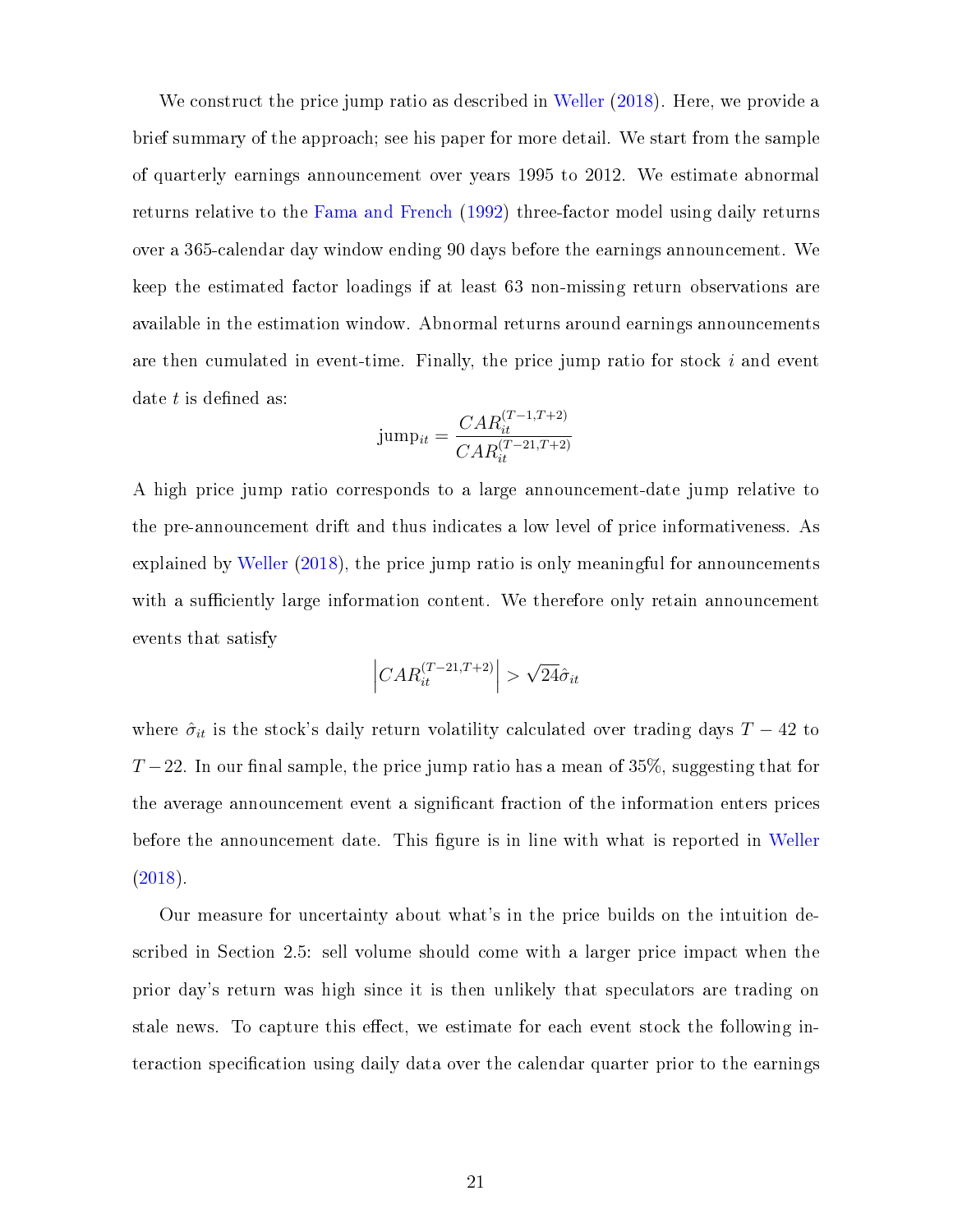announcement date:

price impact<sub>*i*τ</sub> = 
$$
\beta_0 + \beta_1 \text{return}_{i\tau-1} + \beta_2 \text{netsell}_{i\tau} + \beta_3 \text{return}_{i\tau-1} \times \text{netsell}_{i\tau} + \epsilon_{i\tau}
$$

where netsell<sub>it</sub> is a dummy variable that takes a value of one if stock i on date  $\tau$ exhibited a negative trade imbalance (if trade imbalance<sub>i $\tau$ </sub>  $<$  0) and zero otherwise. The coefficient of interest,  $\beta_3$ , captures the difference in the sensitivity of price impact for sells and buys with respect to the prior-day return.<sup>[10](#page-21-0)</sup> Our model predicts that  $\beta_3 > 0$  and hence a higher coefficient estimate indicates a larger uncertainty about what's in the price. Because the  $\beta_3$  estimates are fat-tailed and skewed, we transform it into percentiles. Thus, our measure of choice, uwip<sub>it</sub>, takes on values from 1 to 100 depending on the corresponding percentile of  $\hat{\beta}_3.$ 

For our price informativeness tests, we regress the price jump ratio on our measure of the uncertainty about what's in the price as well as on a host of controls:

$$
jump_{it} = \alpha_i + \alpha_t + \beta \, \text{uwin}_{it} + \gamma \, X_{it-1} + \epsilon_{it}
$$

where  $\alpha_i$  and  $\alpha_t$  are stock and date fixed effects, respectively, and  $X_{it-1}$  is a vector of (pre-determined) control variables comprising past returns, volatility, and turnover; accounting variables; analyst coverage information; as well as institutional ownership data (all control variables are defined in the header of Table [3](#page-29-0) below).

### 4.2 Test results

Panel (a) of Table [3](#page-29-0) shows the results when UWIP is estimated using the basic (i.e., not autocorrelation-corrected) price impact measure. Looking at column  $(1)$ , we find a significantly positive effect of UWIP on the price jump ratio, implying that uncertainty

<span id="page-21-0"></span> $10$ Clearly, our interaction specification is closely related to the sample split approach from Section [3.](#page-16-1) Indeed, when we run this specification for the overall sample (and including stock and date fixed effects), we obtain  $\hat{\beta}_3 = -31.14$  (t-statistic of -66), which is almost exactly equal to  $\beta_{sells} - \beta_{buys}$  as reported in Panel (a) of Table [2.](#page-28-0)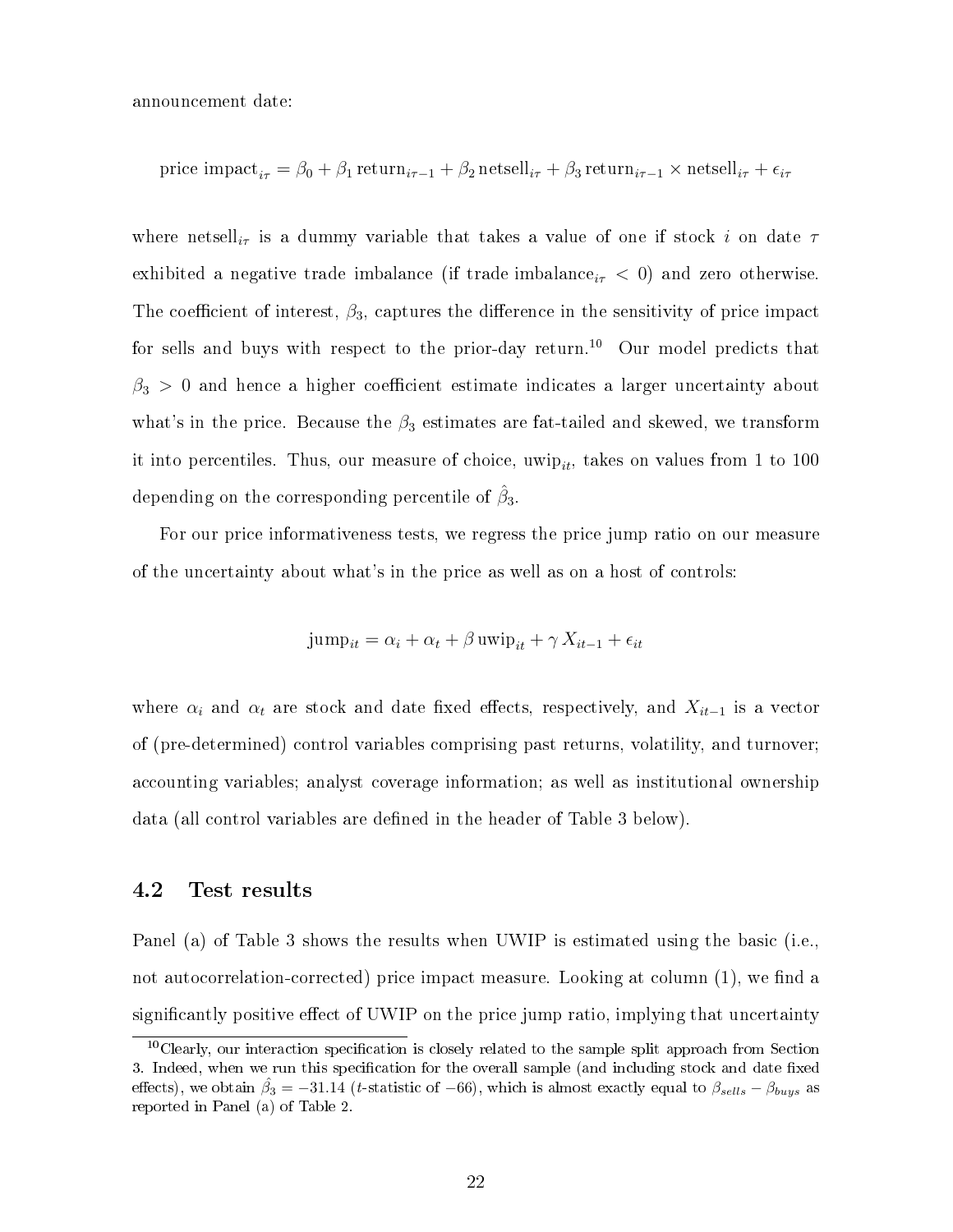about what's in the price is associated with a lower stock price informativeness as predicted by our model. In terms of economic magnitude, moving from the 1st to the 100th percentile of UWIP increases the price jump ratio by about 2 percentage points, or about 6% relative to the unconditional mean (35%) of the price jump ration in our sample. Subsequently adding stock market controls, accounting controls, analyst coverage controls, institutional ownership controls, or even industry $\times$  year fixed effects does not alter this picture: the coefficient estimate for UWIP barely changes and always remains statistically signicant at the 5% level.

Panel (a) of Table [3](#page-29-0) shows the results when UWIP is estimated using the autocorrelationcorrected price impact measure (see Section [3.1](#page-16-2) for details). The results using this refined UWIP measure are even stronger than those from before, in line with the idea that correcting for autocorrelation improves the signal-to-noise ratio in the UWIP measure. Statistically, the coefficient estimate for UWIP is now always significant at the  $1\%$ level. Economically, moving from the 1st to the 100th percentile of UWIP now increases the price jump ratio by about 3 percentage points, or about 9% relative to its unconditional sample mean. Overall, these results confirm our prediction that uncertainty about what's in the price hurts stock price informativeness.

## 5 Conclusion

This paper proposes a simple model in which speculators are unsure whether a given signal they observe is stale (i.e., already reflected in the price) or novel—and thus valuable to trade on. In equilibrium, speculators assess the novelty of their signal by comparing it to the most recent price movement and adjust the trading aggressiveness accordingly. Market makers, in turn, anticipate that speculators may be trading on stale news. The resulting price function is inherently asymmetric: after price increases (decreases), market makers consider incoming buy volume to be less (more) informative and thus charge a lower (higher) price impact compared to sell volume. Moreover, by making speculators reluctant to trade, uncertainty about what's in the price decreases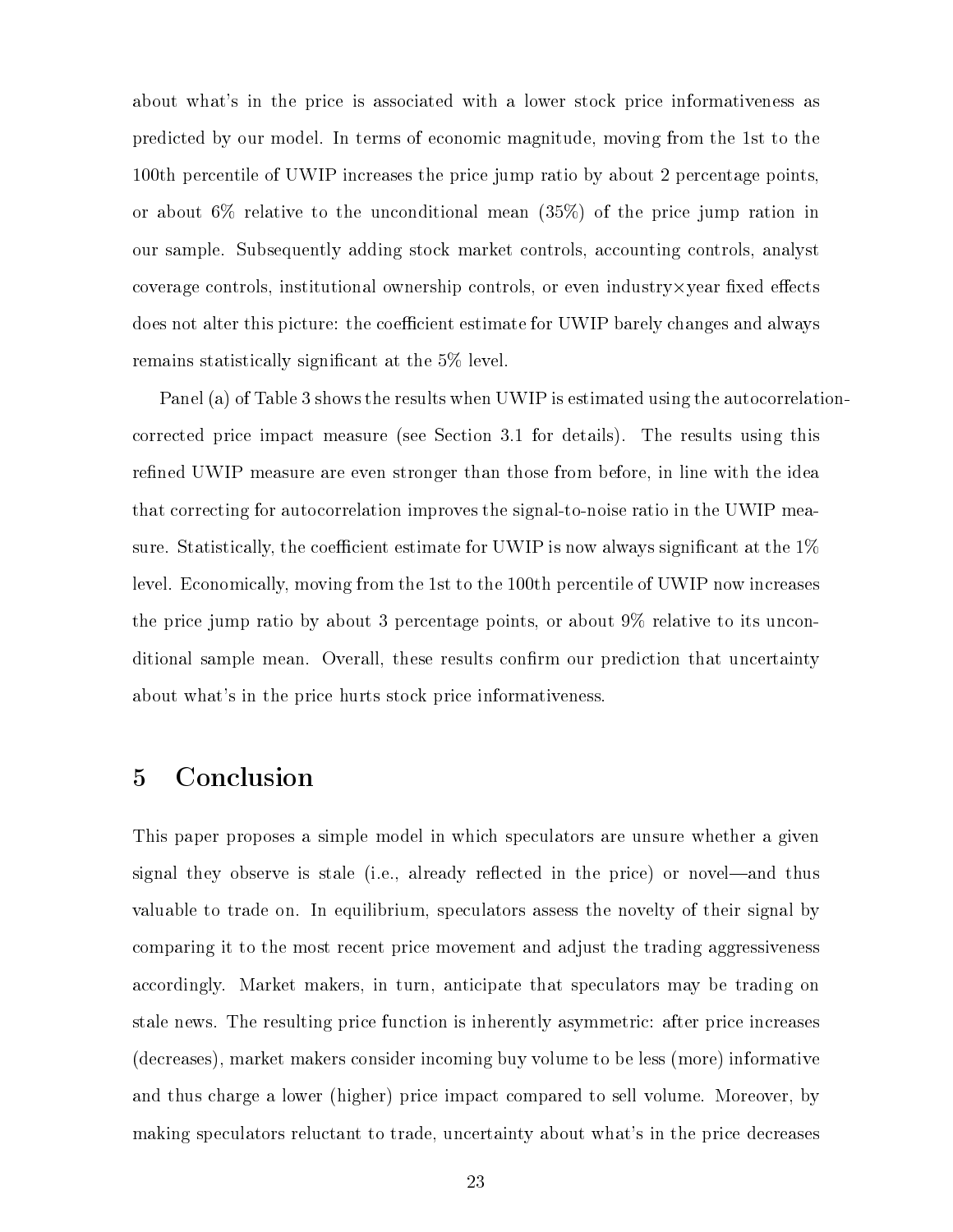stock price informativeness.

Using daily order flow data for a comprehensive panel of NYSE-traded stocks, we find strong support for the prediction that price impact costs depend on past returns. Specifically, we document that on days with a positive (negative) trade imbalance, price impact costs are negatively (positively) related to the prior-day's stock return. These results are not explained by the autocorrelation in returns and therefore suggest that uncertainty about what's in the price is a common and widespread concern for stock market participants.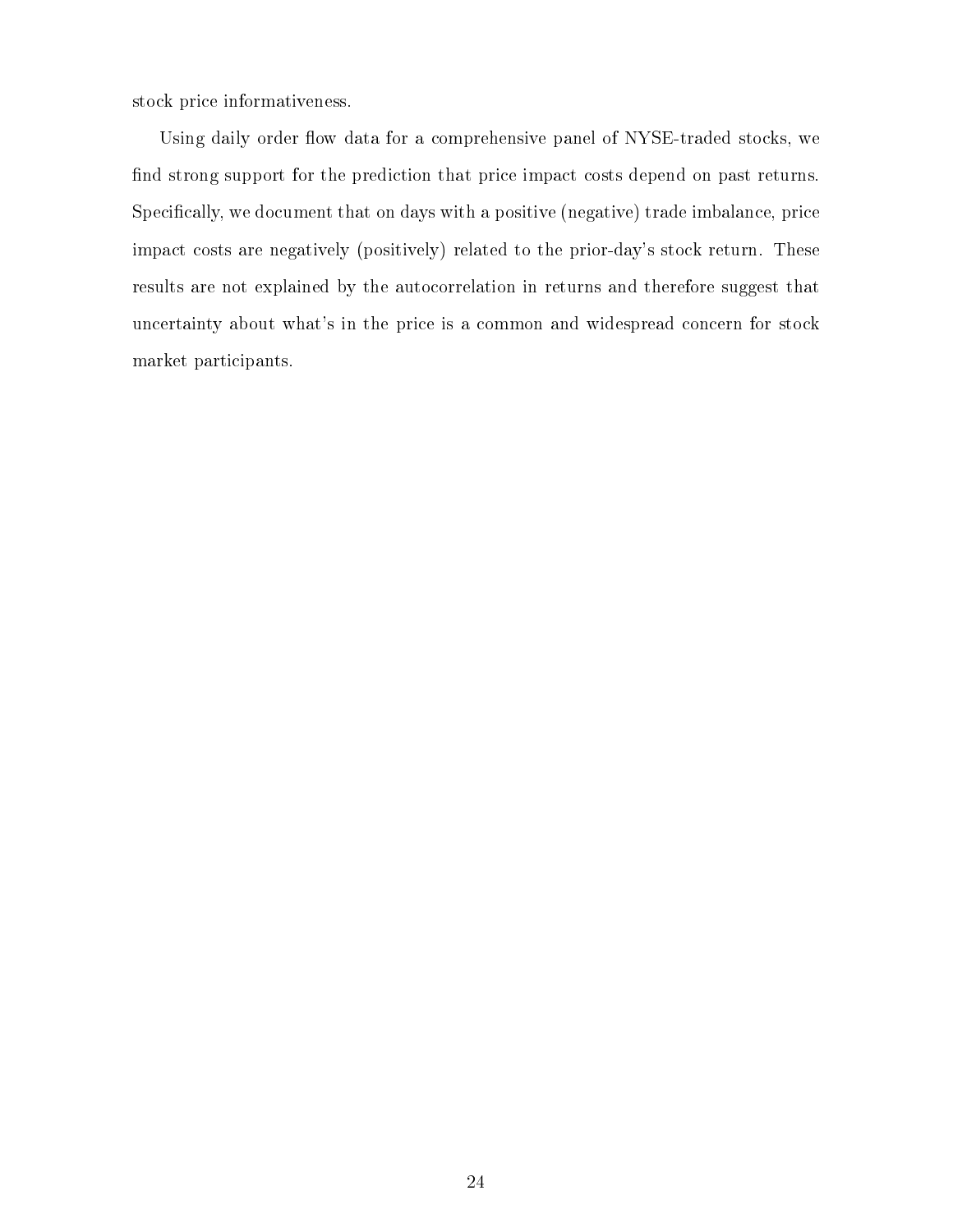## References

- <span id="page-24-9"></span>Abreu, D., Brunnermeier, M. K., 2002. Synchronization risk and delayed arbitrage. Journal of Financial Economics 66, 341-360.
- <span id="page-24-10"></span>Abreu, D., Brunnermeier, M. K., 2003. Bubbles and crashes. Econometrica 71, 173–204.
- <span id="page-24-14"></span>Amihud, Y., 2002. Illiquidity and stock returns. Journal of Financial Markets 5, 31–56.
- <span id="page-24-15"></span>Back, K., 1992. Insider trading in continuous time. Review of Financial Studies 5, 387409.
- <span id="page-24-5"></span>Banerjee, S., Green, B., 2015. Signal or noise? Uncertainty and learning about whether other traders are informed. Journal of Financial Economics 117, 398–423.
- <span id="page-24-6"></span>Brown, D. P., Jennings, R. H., 1989. On technical analysis. Review of Financial Studies  $2,527-551.$
- <span id="page-24-8"></span>Brunnermeier, M. K., 2005. Information leakage and information efficiency. Review of Financial Studies 18, 417-457.
- <span id="page-24-11"></span>Chen, Q., Goldstein, I., Jiang, W., 2007. Price informativeness and investment sensitivity to stock price. Review of Financial Studies 20, 619-650.
- <span id="page-24-13"></span>Dessaint, O., Foucault, T., Fresard, L., Matray, A., 2018. Noisy stock prices and corporate investment, Working Paper.
- <span id="page-24-4"></span>Easley, D., O'Hara, M., 1992. Time and the process of security price adjustment. Journal of Finance 47, 577–605.
- <span id="page-24-17"></span>Fama, E. F., French, K. R., 1992. The cross-section of expected stock returns. Journal of Finance 47, 427-465.
- <span id="page-24-12"></span>Foucault, T., Fresard, L., 2012. Cross-listing, investment sensitivity to stock price, and the learning hypothesis. Review of Financial Studies 25, 3305–3350.
- <span id="page-24-0"></span>Grossman, S., 1976. On the efficiency of competitive stock markets where trades have diverse information. Journal of Finance  $31, 573-585$ .
- <span id="page-24-1"></span>Grossman, S. J., Stiglitz, J. E., 1980. On the impossibility of informationally efficient markets. American Economic Review 70, 393-408.
- <span id="page-24-7"></span>Grundy, B. D., McNichols, M., 1989. Trade and the revelation of information through prices and direct disclosure. Review of Financial Studies 2, 495–526.
- <span id="page-24-16"></span>Hasbrouck, J., 1993. Assessing the quality of a security market: A new approach to transaction-cost measurement. Review of Financial Studies 6, 191–212.
- <span id="page-24-2"></span>Hellwig, M. F., 1980. On the aggregation of information in competitive markets. Journal of Economic Theory 22, 477-498.
- <span id="page-24-3"></span>Hendershott, T., Menkveld, A. J., 2014. Price pressures. Journal of Financial Economics 114, 405-423.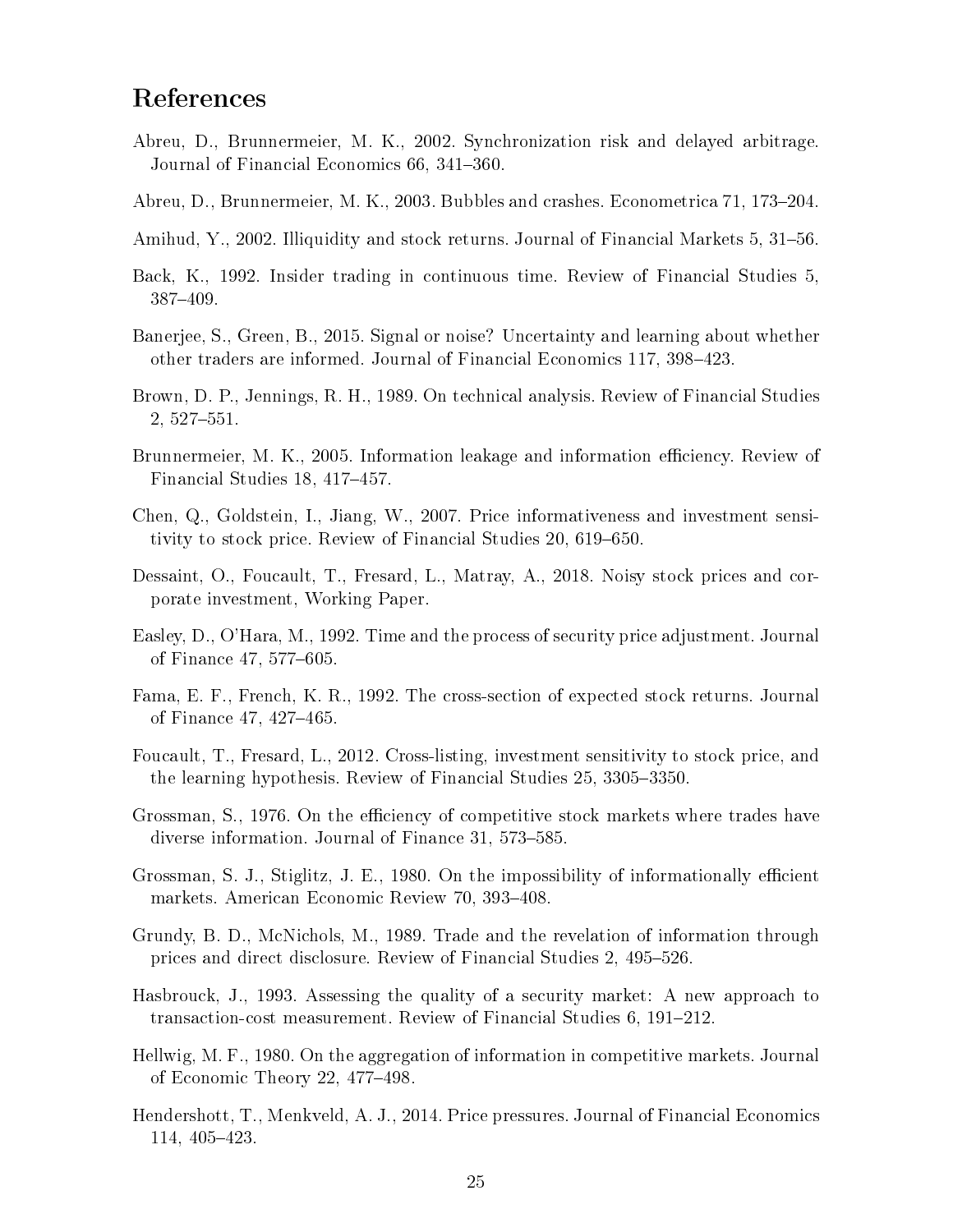- <span id="page-25-3"></span>Ho, T., Stoll, H., 1981. Optimal dealer pricing under transaction and return uncertainty. Journal of Financial Economics  $9(47-73)$ ,  $47-73$ .
- <span id="page-25-10"></span>Holden, C. W., Jacobsen, S., 2014. Liquidity measurement problems in fast, competitive markets: Expensive and cheap solutions. Journal of Finance  $69, 1747-1785$ .
- <span id="page-25-11"></span>Holden, C. W., Subrahmanyam, A., 1992. Long-lived private information and imperfect competition. Journal of Finance 47, 247-270.
- <span id="page-25-0"></span>Kyle, A., 1985. Continuous auctions and insider trading. Econometrica 53, 1461–1484.
- <span id="page-25-5"></span>Lee, C. M. C., Ready, M. J., 1991. Inferring trade dirdirect from intraday data. Journal of Finance 46, 733-746.
- <span id="page-25-2"></span>Llorente, G., Michaely, R., Saar, G., Wang, J., 2002. Dynamic volume-return relation of individual stocks. Review of Financial Studies 15, 1005-1047.
- <span id="page-25-12"></span>Lo, A. W., MacKinlay, A. C., 1988. Stock market prices do not follow random walks: Evidence from a simple specification test. Review of Financial Studies 1, 41–66.
- <span id="page-25-9"></span>Luo, Y., 2005. Do insiders learn from outsiders? Evidence from mergers and acquisitions. Journal of Finance  $60, 1951-1982$ .
- <span id="page-25-4"></span>Madhavan, A., Smidt, S., 1993. An analysis of cchange in specialist invinvestor and quotations. Journal of Finance  $48, 1595-1628$ .
- <span id="page-25-7"></span>Tetlock, P. C., 2011. All the news that's fit to reprint: Do investors react to stale information? Review of Financial Studies 24, 1481–1512.
- <span id="page-25-1"></span>Treynor, J. L., Ferguson, R., 1985. In defense of technical analysis. Journal of Finance 40, 757-775.
- <span id="page-25-8"></span>Vives, X., 1995. Short-term investment and the informational efficiency of the market. Review of Financial Studies 8, 125-170.
- <span id="page-25-6"></span>Weller, B. M., 2018. Does algorithmic trading reduce information acquisition? Review of Financial Studies 31, 2184-2226.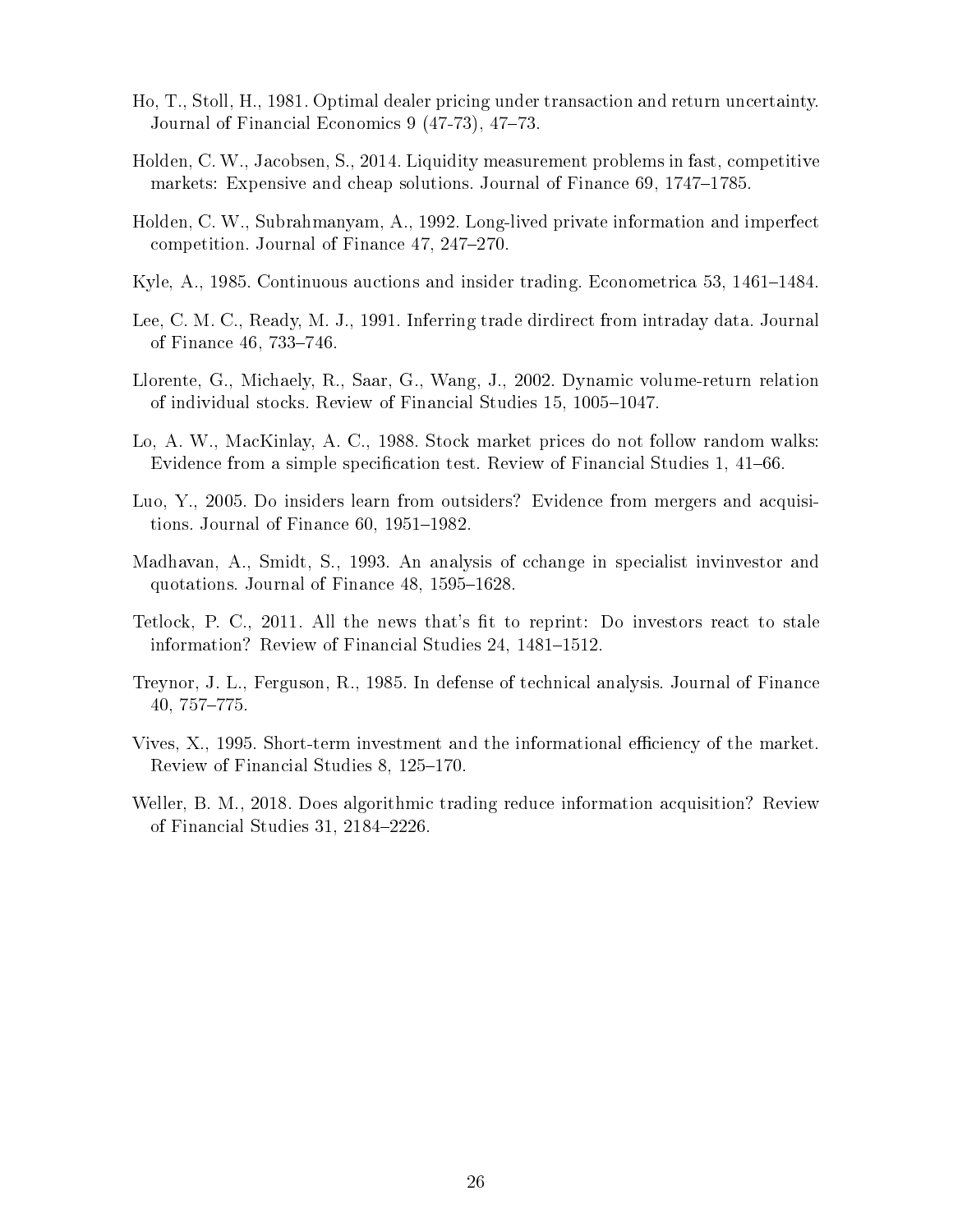#### <span id="page-26-0"></span>Figure 1: Model setup

This figure summarizes the model setup. At t=0, market makers M observe  $\theta_m$ , where  $m \in \{1, 2\}$  with equal probability, and set  $p_0 = \theta_m$ . At t=1, speculators S observe  $\theta_s$ , where  $s \in \{1,2\}$  with equal probability, and submit market order to maximize expected utility. Market makers observe the net order flow, consisting of the sum of speculators' market orders and noise trades, and set  $p_1 = E(\theta | \theta_m, \omega)$ . At t=2, the stock's payoff  $\theta = \theta_1 + \theta_2$  is realized and consumption takes place.

| $t = 0$                                                                            | $t = 1$                                                                                                                                                                                                             | $t = 2$                                                                         |  |  |
|------------------------------------------------------------------------------------|---------------------------------------------------------------------------------------------------------------------------------------------------------------------------------------------------------------------|---------------------------------------------------------------------------------|--|--|
| M observe $\theta_m$<br>where $m \in \{1,2\}$<br>M sets price:<br>$p_0 = \theta_m$ | S observe $\theta_{s}$<br>$\bullet$<br>where $s \in \{1,2\}$<br>• S and noise traders submit<br>market orders, resulting<br>in order flow $\omega$<br>• M update the price:<br>$p_1 = E[\theta   \theta_m, \omega]$ | $\cdot$ $\theta = \theta_1 + \theta_2$ is realized<br>• Consumption takes place |  |  |

#### <span id="page-26-1"></span>Figure 2: Equilibrium price function

This figure shows the equilibrium price function when speculators face uncertainty about whether their trading signal is already in the price. In Panel A, we show the price function for the case of prior positive news  $(\theta_m = +\sigma)$ . In Panel B, we show the price function for prior negative news  $(\theta_m = -\sigma)$ .

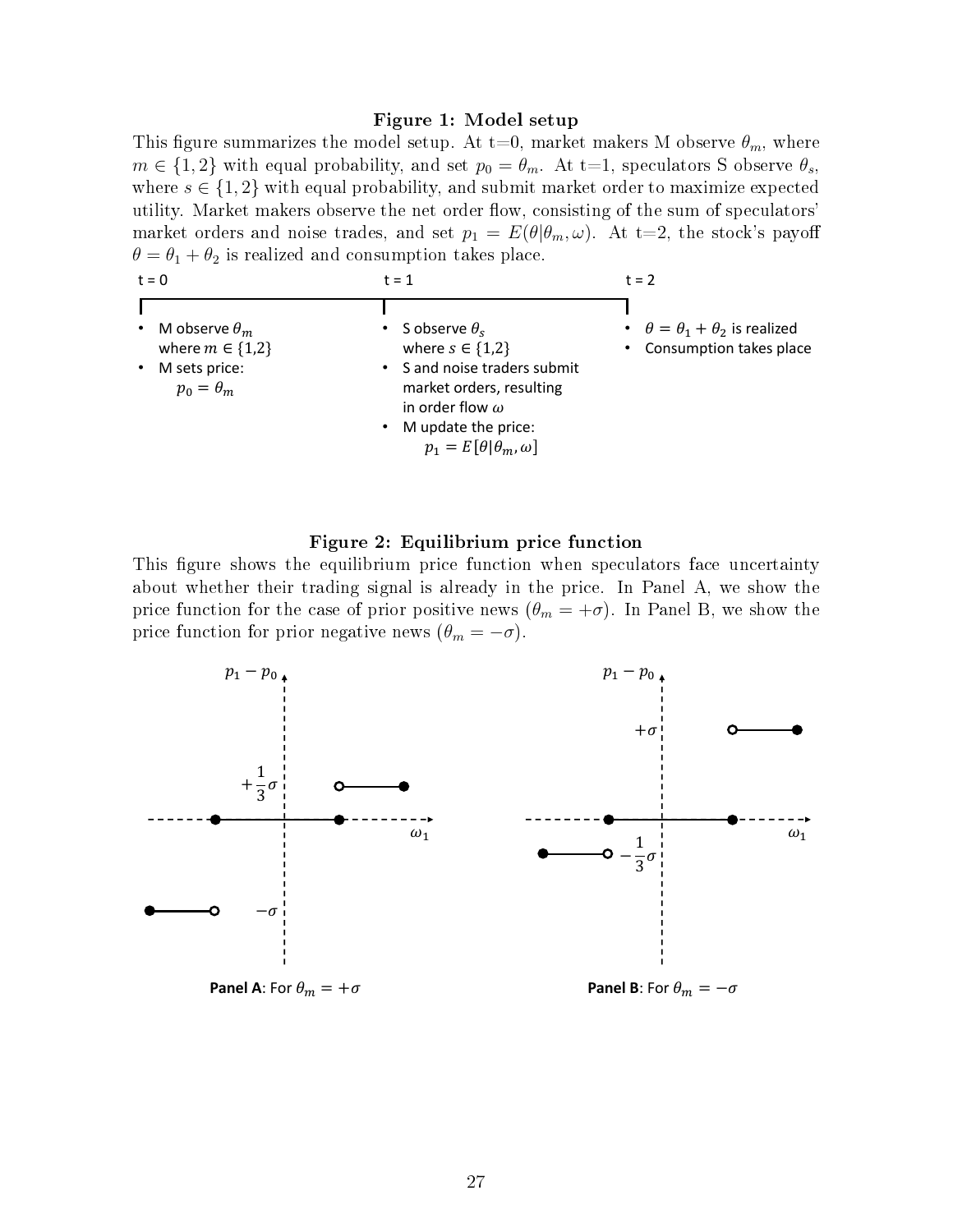#### <span id="page-27-0"></span>Table 1: Price Impact Statistics

This table reports descriptive statistics for the basic and autocorrelation-corrected price impact measures in the overall sample, as well as separately for days with positive and negative net trade imbalance. Price impact for a given stock-day is defined as the stock's total return over the net trade imbalance calculated from TAQ data. The autocorrelation-corrected price impact is calculated in two steps. First, we regress returns on lagged returns in a panel setting:  $\text{return}_{it} = \alpha_i + \alpha_t + \beta \text{ return}_{it-1} + \epsilon_{it}$ . Second, autocorrelation-corrected price impact is defined as the residual  $\hat{\epsilon}_{it}$  from this regression over the net trade imbalance. Both price impact measures are multiplied by  $10^6$  for better visibility. Lagged return is the stock's total return on the previous trading day. Price impact measures and lagged returns are winsorized at the 1% level on both sides.

|                                          | Mean      | Median | Standard<br>deviation |
|------------------------------------------|-----------|--------|-----------------------|
| Overall sample $(N = 24,460,914)$        |           |        |                       |
| Price Impact                             | 0.6938    | 0.0055 | 6.0205                |
| Price Impact (autocorrelation-corrected) | 0.6839    | 0.0073 | 6.2622                |
| Lagged Return                            | 0.0007    | 0.0000 | 0.0356                |
| <i>Net Buys</i> ( $N = 11,928,063$ )     |           |        |                       |
| Price Impact                             | 0.6758    | 0.0040 | 6.0554                |
| Price Impact (autocorrelation-corrected) | 0.5766    | 0.0032 | 6.2558                |
| Lagged Return                            | 0.0023    | 0.0000 | 0.0352                |
| <i>Net Sells (N = 12,532,851)</i>        |           |        |                       |
| Price Impact                             | 0.7109    | 0.0078 | 5.9871                |
| Price Impact (autocorrelation-corrected) | 0.7860    | 0.0147 | 6.2666                |
| Lagged Return                            | $-0.0009$ | 0.0000 | 0.0358                |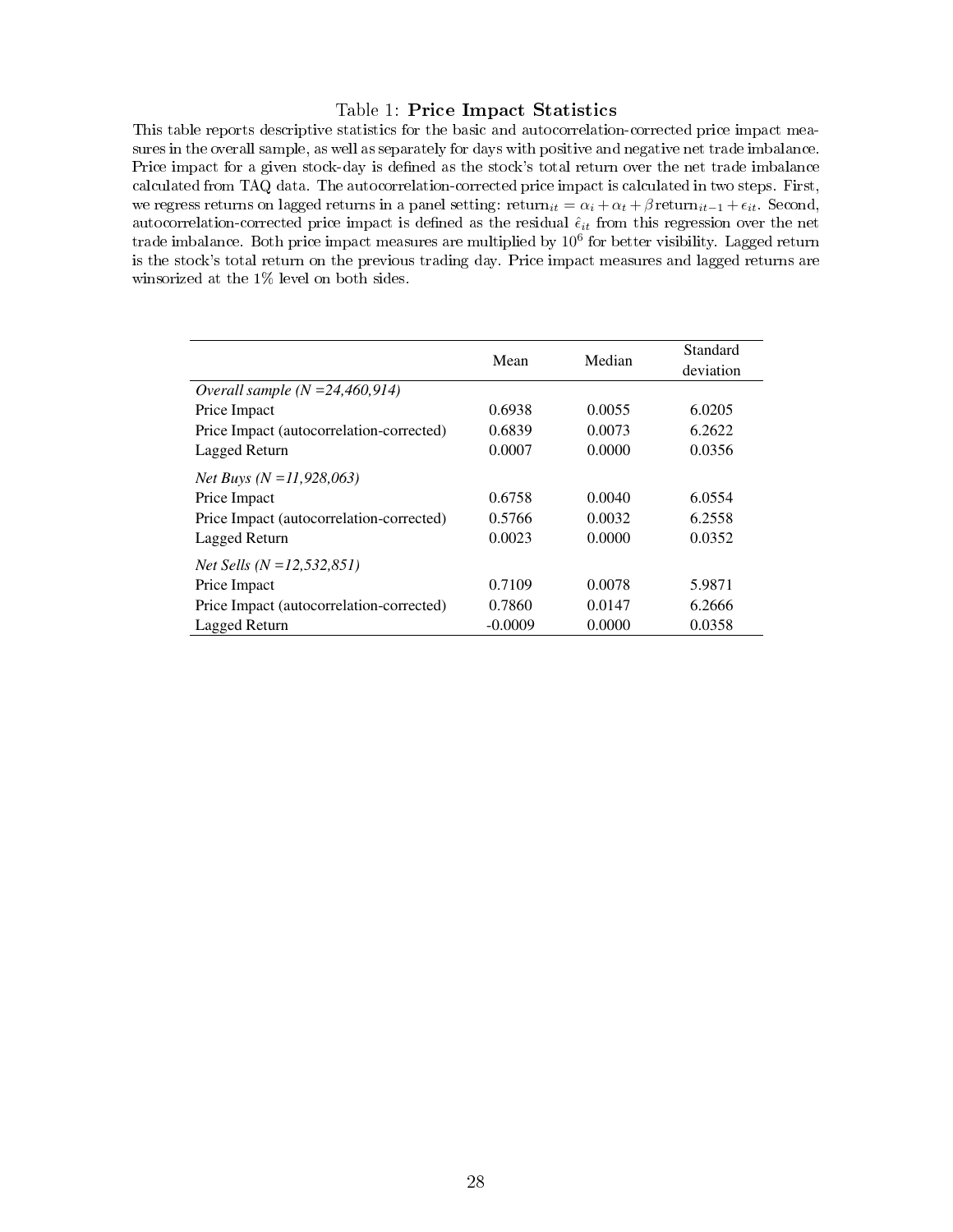#### <span id="page-28-0"></span>Table 2: Price Impact Tests

This table reports the results from regressing price impact on the lagged stock return as explained in Section [3.1.](#page-16-2) Panel (a) shows the results for the basic price impact measure as the dependent variable; Panel (b) shows the results for the autocorrelation-corrected price impact as the dependent variable. Price impact for a given stock-day is defined as the stock's total return over the net trade imbalance calculated from TAQ data. The autocorrelation-corrected price impact is calculated in two steps. First, we regress returns on lagged returns in a panel setting:  $return_{it} = \alpha_i + \alpha_t + \beta$  return<sub>it-1</sub> +  $\epsilon_{it}$ . Second, autocorrelation-corrected price impact is defined as the residual  $\hat{\epsilon}_{it}$  from this regression over the net trade imbalance. Both price impact measures are multiplied by 10<sup>6</sup> for better visibility. In columns (1) and (2), the regression of price impact on lagged return is run for the sample of stock-days in which the net trade imbalance is positive. In columns (3) and (4), the regression is run for the sample of stock-days in which the net trade imbalance is negative. Columns (2) and (4) contain stock and day fixed effects.  $t$ -statistics are based on standard errors adjusted for double-clustering by stock and day. \*\*\*, \*\* and \* indicate statistical significance at the 1%, 5% and 10% level, respectively.

| I and (a). I not impact as Dependent variable |                |               |                |            |  |  |
|-----------------------------------------------|----------------|---------------|----------------|------------|--|--|
|                                               |                | Price Impact  |                |            |  |  |
|                                               |                | Net Buys      |                | Net Sells  |  |  |
|                                               | (1)            | (2)           | (3)            | (4)        |  |  |
| Lagged Return                                 | $-15.4061***$  | $-17.6882***$ | 15.1528***     | 16.9014*** |  |  |
|                                               | $(-61.52)$     | $(-69.74)$    | (60.84)        | (68.36)    |  |  |
| Stock-FE                                      | N <sub>0</sub> | Yes           | N <sub>0</sub> | Yes        |  |  |
| Date-FE                                       | N <sub>0</sub> | <b>Yes</b>    | N <sub>0</sub> | Yes        |  |  |
| N                                             | 11,928,064     | 11,928,032    | 12,532,852     | 12,532,838 |  |  |
| adj. $R^2$                                    | 0.01           | 0.06          | 0.01           | 0.06       |  |  |

Panel (a): Price Impact as Dependent Variable

Panel (b): Autocorrelation-corrected Price Impact as Dependent Variable

|               | Price Impact (corrected for return autocorrelation) |               |                |              |  |
|---------------|-----------------------------------------------------|---------------|----------------|--------------|--|
|               |                                                     | Net Buys      |                | Net Sells    |  |
|               | Ί۱                                                  | (2)           | (3)            | (4)          |  |
| Lagged Return | $-9.9776***$                                        | $-10.9920***$ | 9.7190***      | $10.1925***$ |  |
|               | $(-51.27)$                                          | $(-51.27)$    | (49.64)        | (48.70)      |  |
| Stock-FE      | No                                                  | Yes           | No             | Yes          |  |
| Date-FE       | N <sub>0</sub>                                      | Yes           | N <sub>0</sub> | Yes          |  |
| N             | 11,928,063                                          | 11,928,032    | 12,532,851     | 12,532,838   |  |
| adj. $R^2$    | 0.00                                                | 0.04          | 0.00           | 0.07         |  |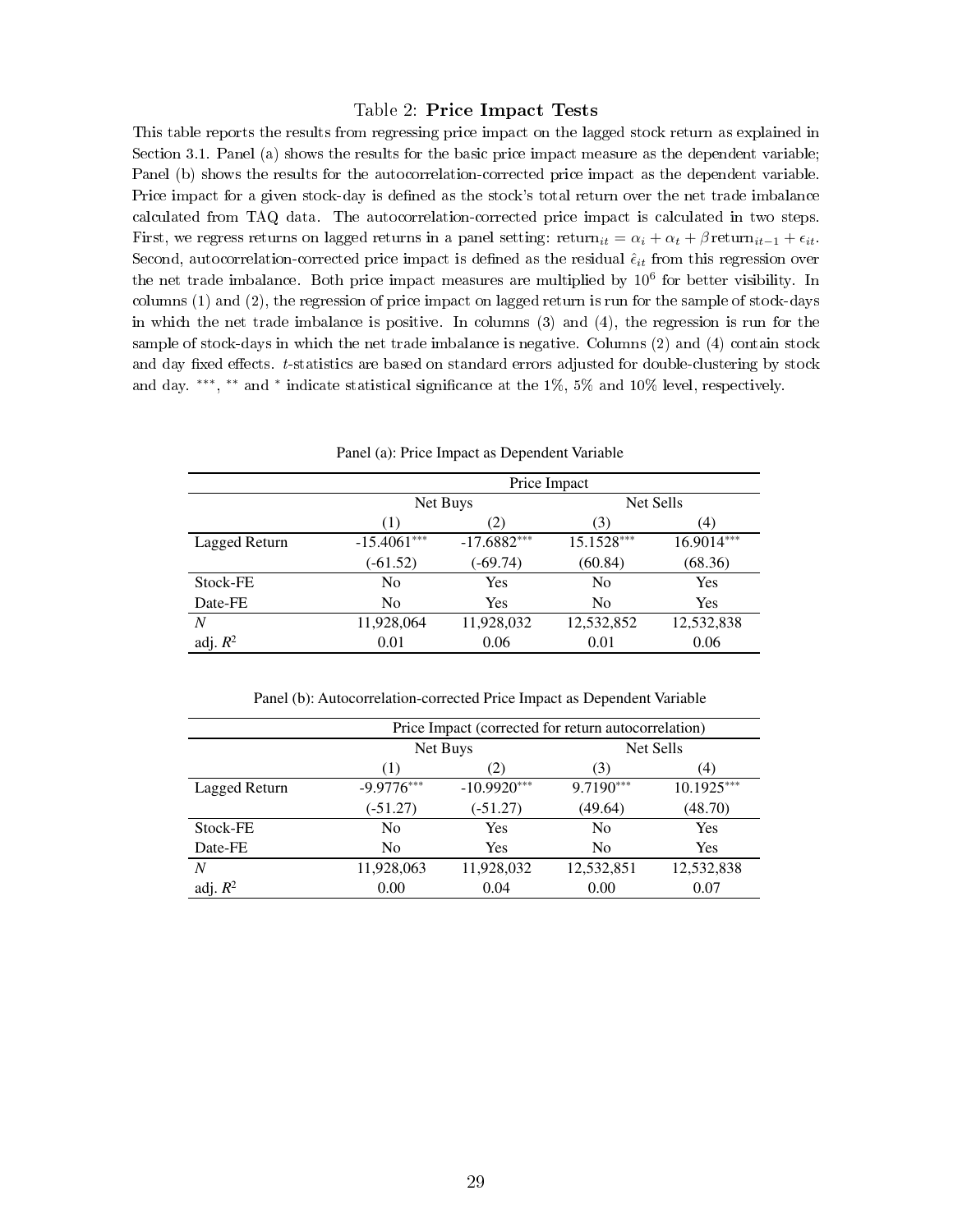#### <span id="page-29-0"></span>Table 3: UWIP and Price Informativeness

This table reports results from regressing the price jump ratio as constructed in [Weller](#page-25-6) [\(2018\)](#page-25-6) (see Section [4.1](#page-19-0) for details) on our measure of uncertainty about what's in the price (UWIP) and controls. To construct UWIP, we first run the following regression for each earnings announcement event: price impact<sub>i $\tau = \beta_0 + \beta_1$  return<sub>i</sub><sub>τ-1</sub> +  $\beta_2$  netsell<sub>iτ</sub> +  $\beta_3$  return<sub>i</sub><sub>τ-1</sub> × netsell<sub>i</sub><sub>τ</sub> +  $\epsilon_{i\tau}$ , where *i* denotes</sub> the announcement stock,  $\tau$  captures all trading days occurring in the calendar quarter before the announcement, and netsell<sub>ix</sub> is a dummy variable that takes a value of one on days with a negative trade imbalance. Our model with uncertainty about what's in the price predicts  $\beta_3 > 0$ ; we thus define UWIP as the percentile value of  $\beta_3$  (implying that UWIP takes on values from 1 to 100). Panel (a) shows the results for estimating UWIP using the basic price impact measure; Panel (b) shows the results for estimating UWIP using the autocorrelation-corrected price impact measure (see Section [3.1](#page-16-2) for details). Stock market controls include the average stock return, the standard deviation of returns, and the share turnover (all measured in the quarter prior to the announcement). Accounting controls include firm size (i.e., log of total assets), age (i.e., years since inception in Compustat), leverage, return on assets, and book-to-market ratio (all taken from the end of the business year preceding the earnings announcement). Coverage controls include the reporting lag, the number of analysts covering the firm, and the analyst forecase dispersion (measured at the end of the month prior to the announcement). Ownership controls include the fraction of institutional ownership and a institutional ownership concentration index (measured at the end of the quarter prior to the announcement). All regressions contain stock and day fixed effects; column  $(6)$  further includes industry  $\times$ year fixed effects based on the SIC-2 digit industry classication. t-statistics are based on standard errors adjusted for double-clustering by stock and day. \*\*\*, \*\* and \* indicate statistical significance at the 1%, 5% and 10% level, respectively.

|                   | Price Jump Ratio |                |                |                |                |            |
|-------------------|------------------|----------------|----------------|----------------|----------------|------------|
|                   |                  |                |                |                |                |            |
|                   | (1)              | (2)            | (3)            | (4)            | (5)            | (6)        |
| <b>UWIP</b>       | $0.0002**$       | $0.0002**$     | $0.0002**$     | $0.0002**$     | $0.0002**$     | $0.0002**$ |
|                   | (2.26)           | (2.29)         | (2.51)         | (2.02)         | (2.15)         | (2.33)     |
| Stock mkt contr.  | N <sub>0</sub>   | Yes            | Yes            | Yes            | Yes            | Yes        |
| Accounting contr. | N <sub>0</sub>   | N <sub>0</sub> | Yes            | Yes            | Yes            | <b>Yes</b> |
| Coverage contr.   | N <sub>0</sub>   | N <sub>0</sub> | N <sub>0</sub> | Yes            | Yes            | Yes        |
| Ownership contr.  | N <sub>o</sub>   | N <sub>0</sub> | N <sub>0</sub> | N <sub>0</sub> | Yes            | <b>Yes</b> |
| Stock-FE          | Yes              | Yes            | Yes            | Yes            | <b>Yes</b>     | <b>Yes</b> |
| Date-FE           | Yes              | Yes            | Yes            | Yes            | <b>Yes</b>     | Yes        |
| Industry×Year-FE  | N <sub>0</sub>   | N <sub>0</sub> | N <sub>0</sub> | N <sub>0</sub> | N <sub>0</sub> | <b>Yes</b> |
| $\overline{N}$    | 64,907           | 64,907         | 63,668         | 52,770         | 52,663         | 52,614     |
| adj. $R^2$        | 0.09             | 0.09           | 0.09           | 0.08           | 0.08           | 0.09       |

Panel (a): UWIP as key Independent Variable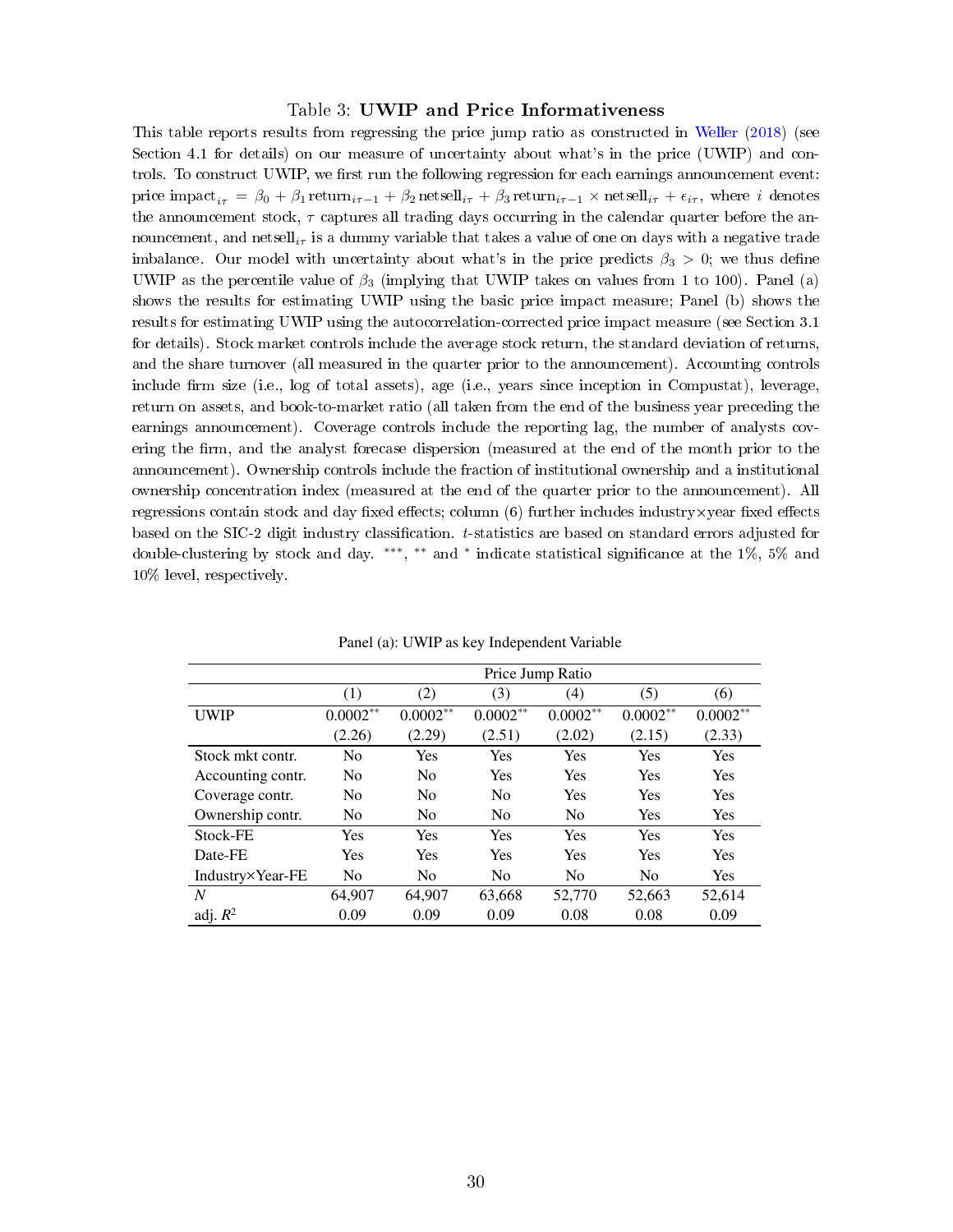|                   | Price Jump Ratio |                |                |                |                |             |
|-------------------|------------------|----------------|----------------|----------------|----------------|-------------|
|                   | (1)              | (2)            | (3)            | (4)            | (5)            | (6)         |
| <b>UWIP</b>       | $0.0003***$      | $0.0003***$    | $0.0003***$    | $0.0003***$    | $0.0003***$    | $0.0003***$ |
| (ac-corrected)    | (3.56)           | (3.59)         | (3.64)         | (3.07)         | (3.08)         | (3.36)      |
| Stock mkt contr.  | N <sub>0</sub>   | Yes            | Yes            | Yes            | Yes            | Yes         |
| Accounting contr. | N <sub>0</sub>   | No             | Yes            | Yes            | Yes            | Yes         |
| Coverage contr.   | N <sub>0</sub>   | N <sub>0</sub> | N <sub>0</sub> | Yes            | Yes            | Yes         |
| Ownership contr.  | N <sub>0</sub>   | N <sub>0</sub> | N <sub>0</sub> | N <sub>0</sub> | Yes            | Yes         |
| Stock-FE          | Yes              | Yes            | Yes            | Yes            | Yes            | Yes         |
| Date-FE           | Yes              | Yes            | Yes            | Yes            | Yes            | <b>Yes</b>  |
| Industry×Year-FE  | N <sub>0</sub>   | No             | N <sub>0</sub> | No             | N <sub>0</sub> | Yes         |
| $\overline{N}$    | 64,907           | 64,907         | 63,668         | 52,770         | 52,663         | 52,614      |
| adj. $R^2$        | 0.09             | 0.09           | 0.09           | 0.08           | 0.08           | 0.09        |

Panel (b): Autocorrelation-corrected UWIP as key Independent Variable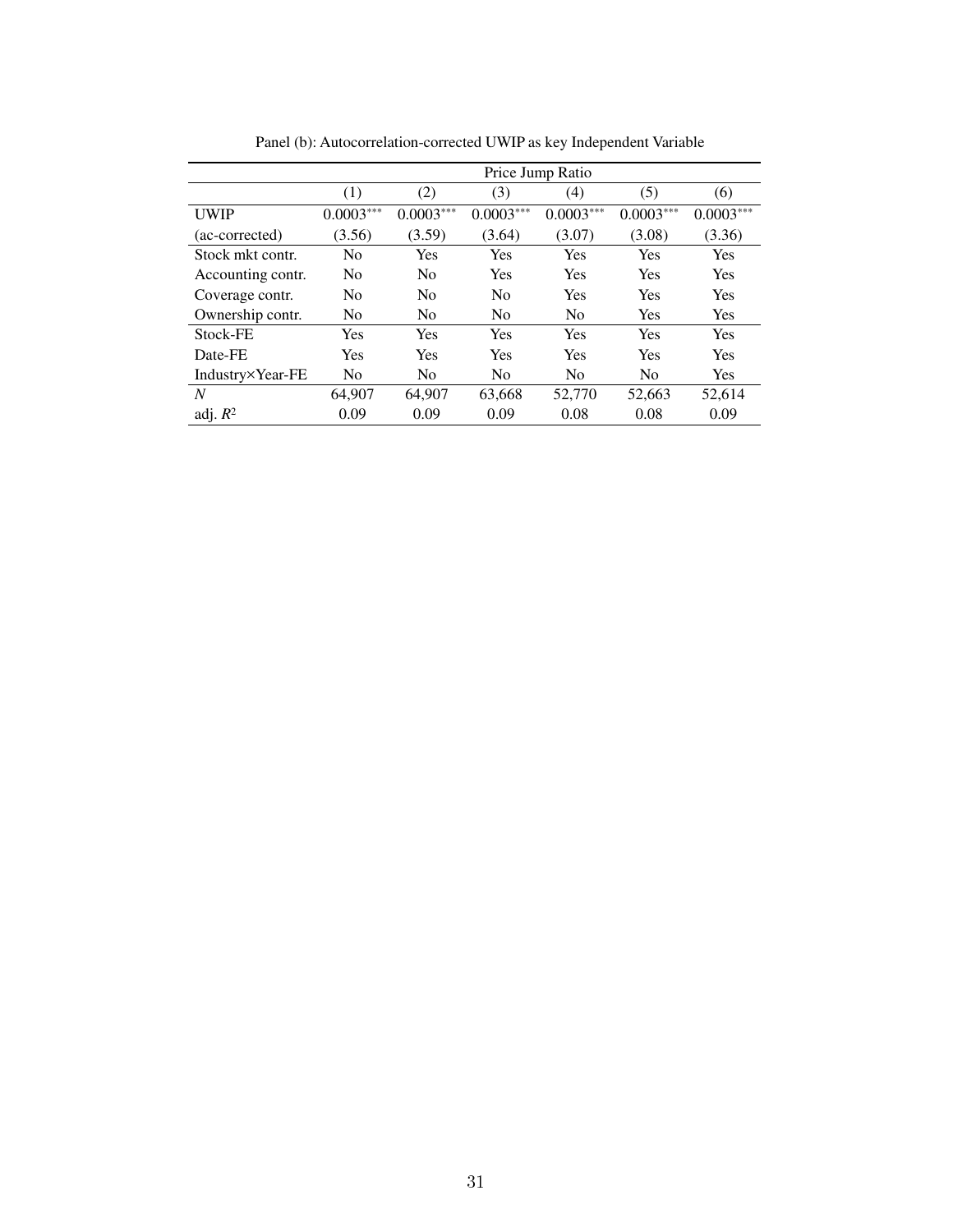## A Appendix

### <span id="page-31-0"></span>A.1 Portfolio variance for the case  $\theta_m = \theta_s = -\sigma$

Consider the case  $\theta_m = \theta_s = -\sigma$ . In that case, S are not sure whether  $m = s$  (i.e., whether their signal is stale) or whether  $m \neq s$  (i.e., whether their signal is novel). Based on the conjecture described in Section 2.4, investors S are expected to sell an amount  $-y$ , resulting in an order flow drawn at random from the interval  $[-y-1, -y+1]$ . The investor then calculates:

$$
Var(\theta - p_1|\theta_m = \theta_s = -\sigma) = E((\theta - p_1)^2|\theta_m = \theta_s = -\sigma) - [E(\theta - p_1|\theta_m = \theta_s = -\sigma)]^2
$$
  
\n
$$
= Pr(m = s|\theta_m = \theta_s = -\sigma) E((\theta - p_1)^2|\theta_m = \theta_s = -\sigma, m = s)
$$
  
\n
$$
+ Pr(m \neq s|\theta_m = \theta_s = -\sigma) E((\theta - p_1)^2|\theta_m = \theta_s = -\sigma, m = s)
$$
  
\n
$$
- [E(\theta|\theta_m = \theta_s = -\sigma) - E(p_1|\theta_m = \theta_s = -\sigma)]^2
$$
  
\n
$$
= \frac{2}{3} \left[ \frac{\frac{1}{2}E((\theta - p_1)^2|\theta_m = \theta_s = -\sigma, m = s, \theta_{-m} = -\sigma)}{\frac{1}{2} + \frac{1}{2}E((\theta - p_1)^2|\theta_m = \theta_s = -\sigma, m = s, \theta_{-m} = -\sigma)} \right]
$$
  
\n
$$
+ \frac{1}{3} [E((\theta - p_1)^2|\theta_m = \theta_s = -\sigma, m \neq s)]
$$
  
\n
$$
- [E(\theta|\theta_m = \theta_s = -\sigma) - E(p_1|\theta_m = \theta_s = -\sigma)]^2
$$
  
\n
$$
= \frac{2}{3} \left[ \frac{\frac{1}{2} (\sigma^2 (1 - \frac{x+y}{2}) + (\frac{4}{3}\sigma)^2 \frac{x+y}{2})}{\frac{1}{2} (\sigma^2 (1 - \frac{x+y}{2}) + (\frac{2}{3}\sigma)^2 \frac{x+y}{2})} \right]
$$
  
\n
$$
- (\frac{1}{3}\sigma)^2 (1 - \frac{x+y}{2})^2
$$
  
\n
$$
= \frac{1}{3} (\sigma^2 (1 - \frac{x+y}{2}) + (\frac{4}{3}\sigma)^2 \frac{x+y}{2})
$$
  
\n
$$
+ \frac{2}{3} (\sigma^2 (1 - \frac{x+y}{2}) + (\frac{4}{3}\sigma)^2 \frac{x+y}{2})
$$
  
\n
$$
- (\frac{1}{3}\sigma)^2 (1 - \frac{x+y}{2})^2
$$
  
\n
$$
= \sigma^2 (\frac{8x+y}{9 - 2} + (1 - \frac
$$

### A.2 Price informativeness

When  $m$  and  $s$  are common knowledge, price informativeness is given by:

$$
E(Var (\theta | p_1, p_0)) = Pr(m = s) E((\theta - p_1)^2 | m = s)
$$

$$
+ Pr(m \neq s) E((\theta - p_1)^2 | m \neq s)
$$

$$
= \frac{1}{2}\sigma^2 + \frac{1}{2}\sigma^2(1 - x)
$$

$$
= \sigma^2 (1 - \frac{1}{2}x)
$$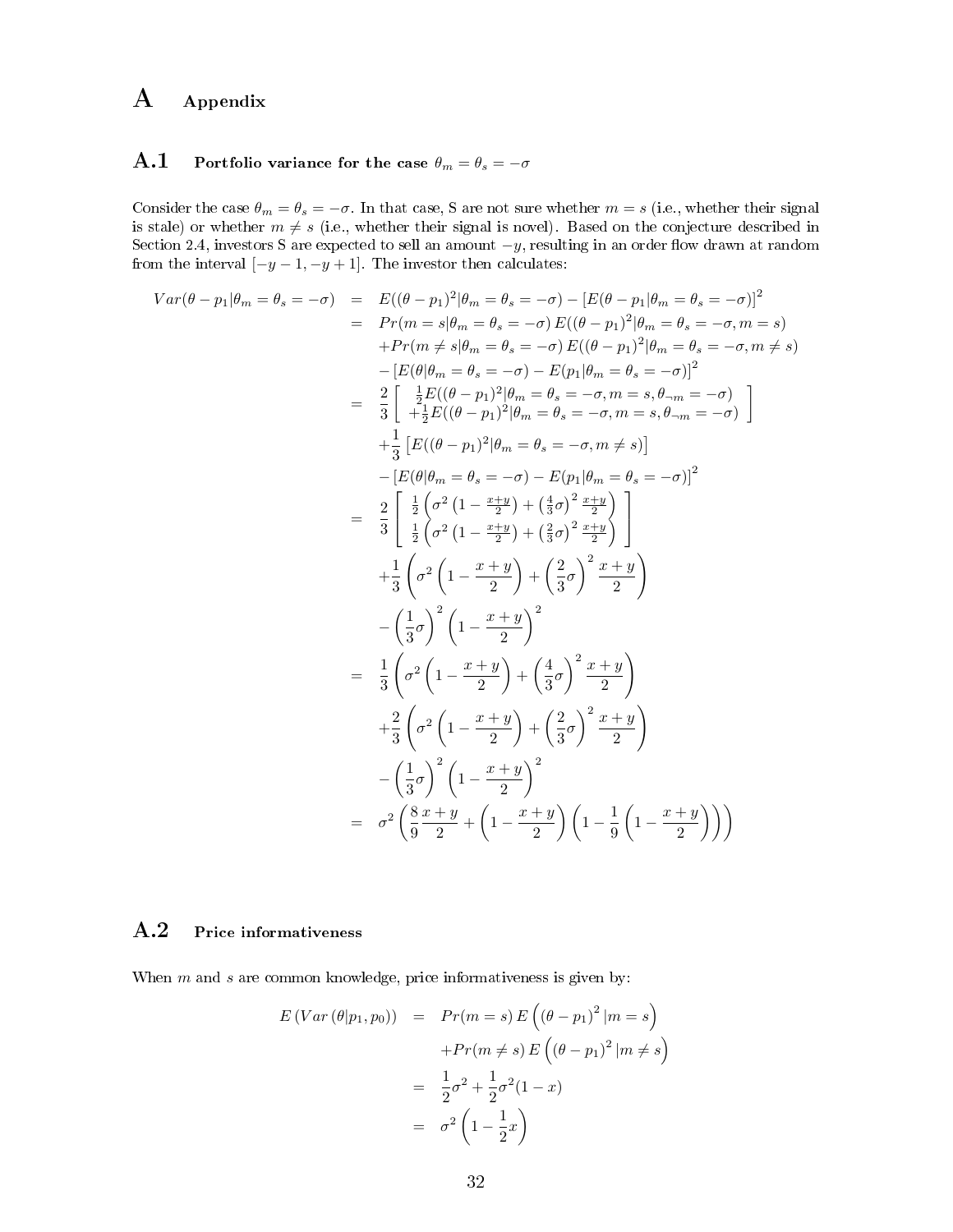The ex-ante uncertainty is  $Var(\theta) = 2\sigma^2$ . When  $x = 0$ , half of this uncertainty is resolved through the publication of  $\theta_m$  in the t=0 price. When  $x = 1,$  all the uncertainty is resolved for the case  $m \neq s,$ while only half of the uncertainty is resolved for the case  $m = s$ .

When only  $m$  is common knowledge, price informativeness is given by:  $\overline{\phantom{a}}$ 

$$
E(Var (\theta | p_1, p_0)) = Pr(m = s) E((\theta - p_1)^2 | m = s)
$$
  
+
$$
Pr(m \neq s) E((\theta - p_1)^2 | m \neq s)
$$
  
= 
$$
\frac{1}{2} \begin{bmatrix} Pr(m = s, \theta_s = \sigma) E((\theta - p_1)^2 | m = s, \theta_s = \sigma) \\ +Pr(m = s, \theta_s = -\sigma) E((\theta - p_1)^2 | m = s, \theta_s = -\sigma) \end{bmatrix}
$$
  
+
$$
\frac{1}{2} \begin{bmatrix} Pr(m \neq s, \theta_s = \sigma) E((\theta - p_1)^2 | m \neq s, \theta_s = \sigma) \\ +Pr(m \neq s, \theta_s = -\sigma) E((\theta - p_1)^2 | m \neq s, \theta_s = \sigma) \end{bmatrix}
$$
  
= 
$$
\frac{1}{2} \begin{bmatrix} \frac{1}{2} ((\frac{2}{3}\sigma)^2 \frac{x}{2} + \sigma^2(1 - x) + (\frac{4}{3}\sigma)^2 \frac{x}{2}) + \frac{1}{2} ((\frac{4}{3}\sigma)^2 \frac{x}{2} + \sigma^2(1 - x) + (\frac{2}{3}\sigma)^2 \frac{x}{2}) \end{bmatrix}
$$
  
+
$$
\frac{1}{2} \begin{bmatrix} \frac{1}{2} (\sigma^2(1 - x) + (\frac{2}{3}\sigma)^2 \frac{x}{2}) + \frac{1}{2} ((\frac{2}{3}\sigma)^2 \frac{x}{2} + \sigma^2(1 - x)) \end{bmatrix}
$$
  
= 
$$
\frac{1}{2} \left[ ((\frac{2}{3}\sigma)^2 \frac{x}{2} + \sigma^2(1 - x) + (\frac{4}{3}\sigma)^2 \frac{x}{2}) \right]
$$
  
+
$$
\frac{1}{2} \left[ (\sigma^2(1 - x) + (\frac{2}{3}\sigma)^2 \frac{x}{2}) \right]
$$
  
= 
$$
(\frac{2}{3}\sigma)^2 \frac{x}{2} + \sigma^2(1 - x) + \frac{1}{2} (\frac{4}{3}\sigma)^2 \frac{x}{2}
$$
  
= 
$$
\sigma^2(1 - x) + x\sigma^2 \frac{2}{3}
$$
  
= 
$$
\sigma^2 (1 - \frac{1}{3}x)
$$

As before, when  $x = 0$ , half of the total uncertainty is resolved through the publication of  $\theta_m$  in the t=0 price. When  $x = 1$ , an additional one sixth of the total uncertainty is resolved through the trading by S.